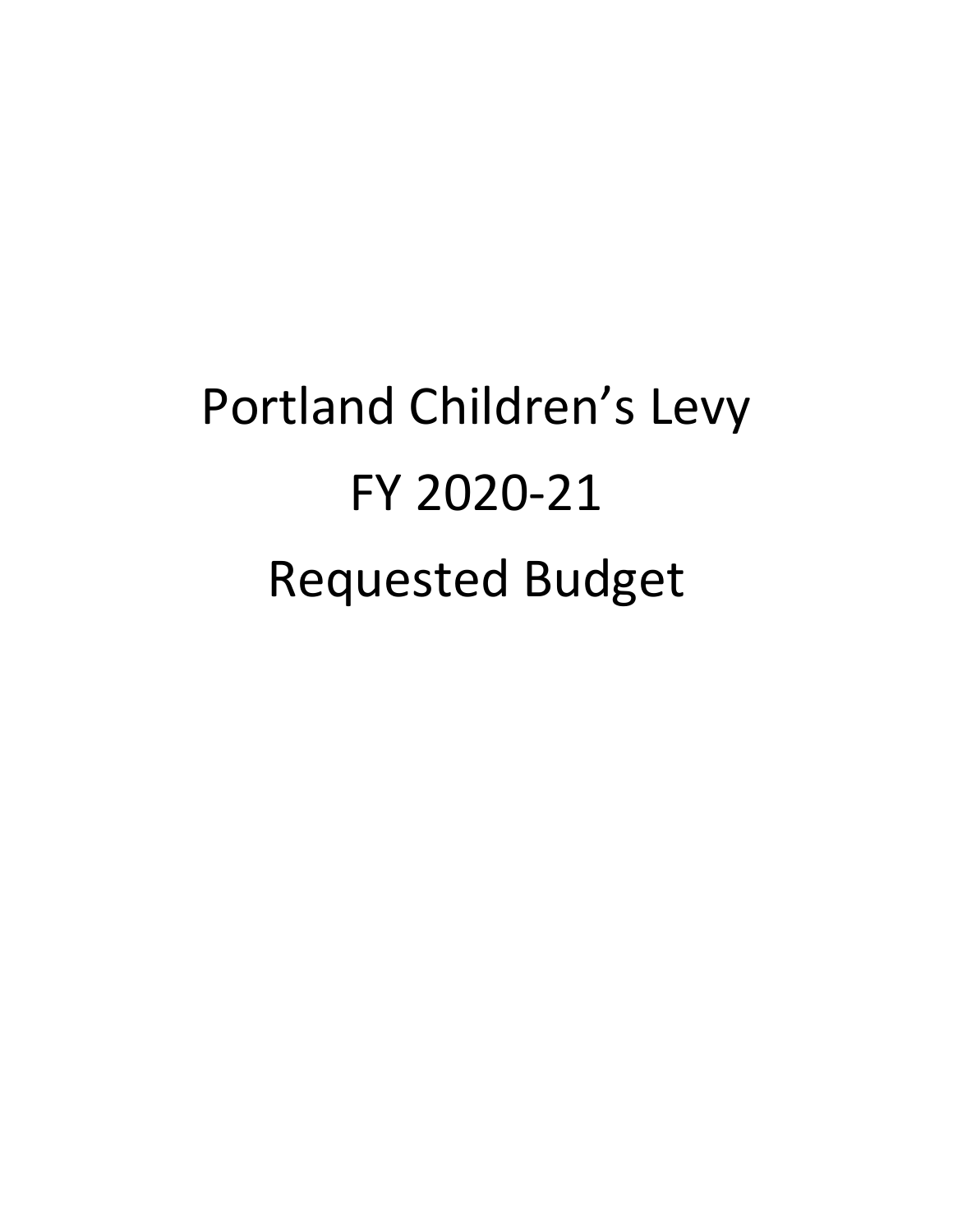

Office of Mayor Ted Wheeler City of Portland

#### **MEMORANDUM**

January 30, 2020

To: **City Budget Office** Commissioner Chloe Eudaly Commissioner Amanda Fritz Commissioner Jo Ann Hardesty **Auditor Mary Hull Caballero** 

From: Mayor Ted Wheeler

Subject: FY 2020-21 Requested Budget of the Portland Children's Levy

Enclosed for your consideration is the FY 2020-21 budget request for the Portland Children's Levy. The Portland Children's Levy has one program – Investing in Children.

The Portland Children's Levy is funded by a five-year property tax levy projected to generate \$22.7 million in FY 2020-21. The Children's Levy is projected to have a fund balance of \$12.1 million at July 1, 2020 yielding total resources of \$34.8 million.

This budget includes spending of up to \$24.9 million on program grants, including all grants and funds for training and technical assistance of provider personnel. The budget includes \$1.2 million for administration of the fund. The budget also includes contingency funds of \$8.6 million, resulting in total expenditures of up to \$34.8 million.

The budget includes one staffing change, requesting to increase one Grant Manager position from part-time to full-time. This will add \$1,782 to personnel expense as the change is from 0.89 to 0.90 FTE. CBO determined this change was too small to merit a decision package.

The Portland Children's Levy currently funds 74 grant programs with budgets totaling \$19 million. The Portland Children's Levy Allocation Committee will make program funding recommendations for FY 2020-21 in the spring of 2020. These recommendations will be submitted to Portland City Council for review.

The Children's Levy is required to spend no more than 5% of the fund to administer the fund. The Levy is projected to have spent 4.72% of levy funds on administration as of June 30, 2020. That amount is projected to increase to 4.78% at June 30, 2021. The Levy is audited annually for compliance with authorizing legislation.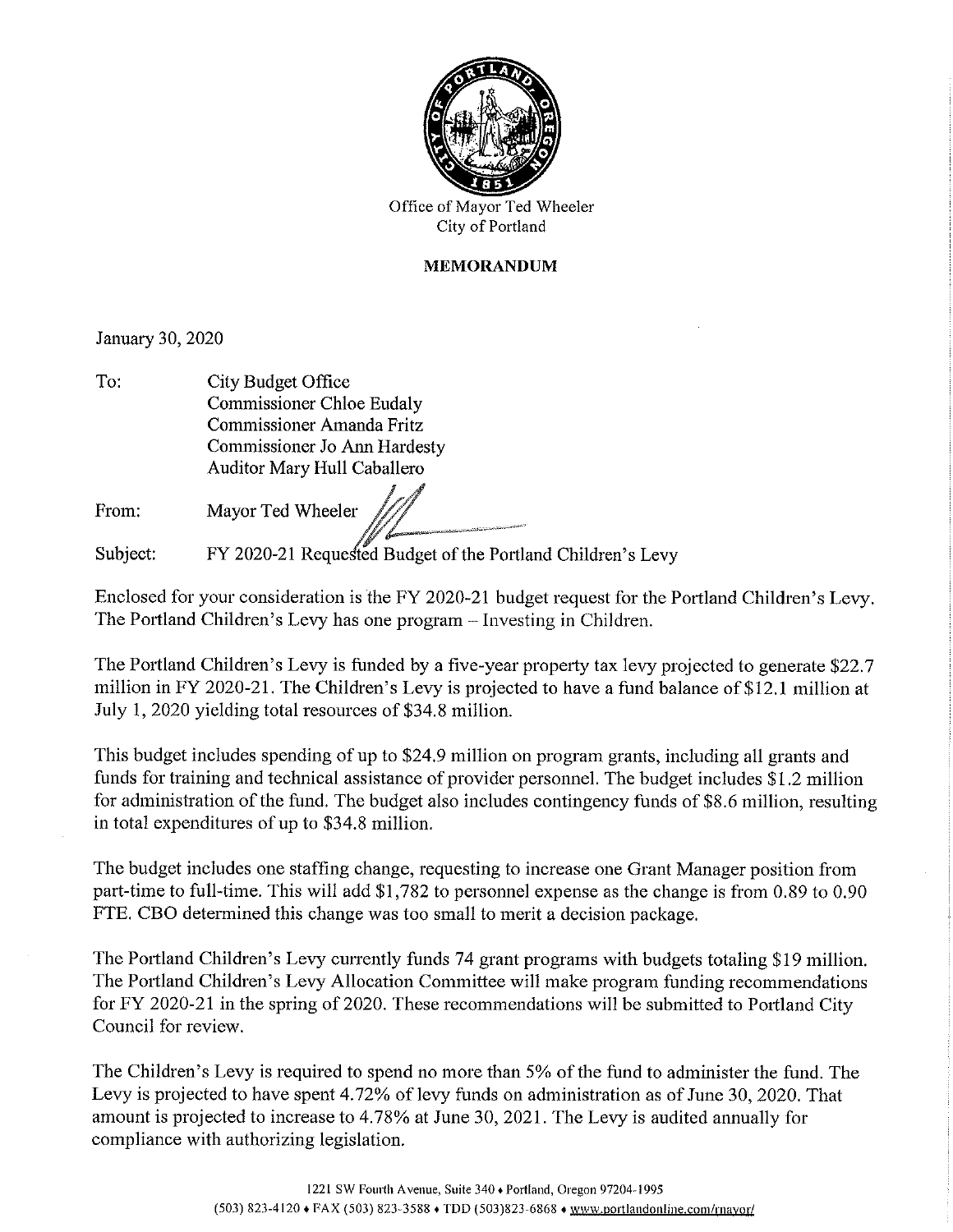

January 29, 2020

Re: Portland Children's Levy Budget Advisory Committee

The Children's Levy Allocation Committee serves as its Budget Advisory Committee. Current members of the Allocation Committee are:

- Mayor Ted Wheeler  $\bullet$
- County Commissioner Jessica Vega Pederson
- Currently vacant City appointed member
- Felicia Tripp-Folsom County appointed member  $\bullet$
- Mitch Hornecker Portland business community member  $\bullet$

The Allocation Committee makes grant funding recommendations for the Children's Levy. All current grants expire on June 30, 2020. During the winter and spring of 2020, the Allocation Committee will meet to consider funding of grants for FY 2020-21. The funding recommendations of the Allocation Committee will be submitted to Portland City Council for review and approval.

Administrative expenditures of the Portland Children's Levy are capped at 5% of the fund by the authorizing legislation. The Children's Levy is audited annually to ensure compliance with authorizing legislation.

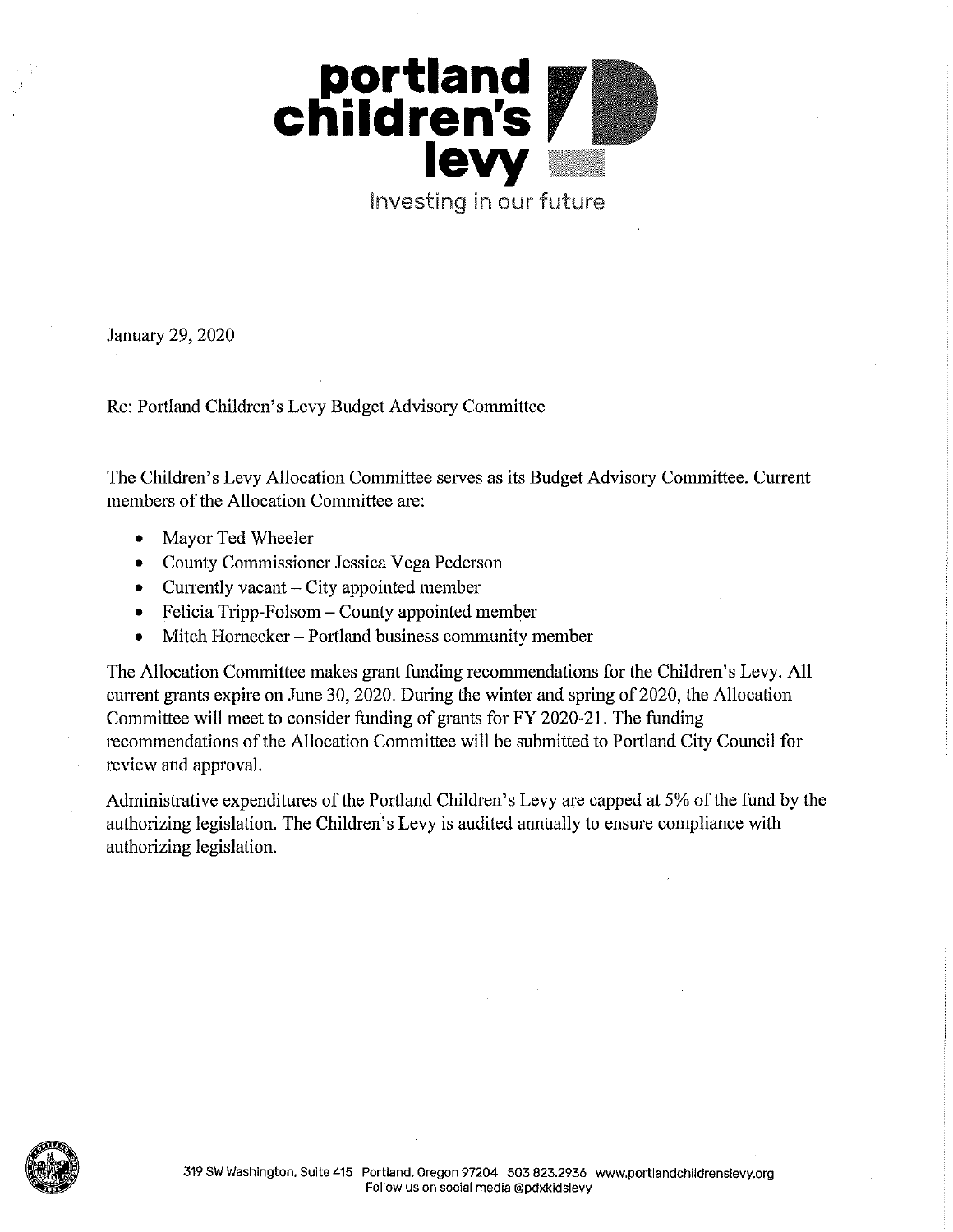## **Portland Children's Levy**

Community Development Service Area

Mayor Ted Wheeler, Commissioner-in-Charge Lisa Pellegrino, Director



#### **Bureau Overview**

| Requirements                |              | <b>Revised</b><br>FY 2019-20 | Requested<br>FY 2020-21 | <b>Change from</b><br><b>Prior Year</b> | <b>Percent</b><br>Change |
|-----------------------------|--------------|------------------------------|-------------------------|-----------------------------------------|--------------------------|
| <b>Operating</b>            |              | \$31,651,282                 | \$34,756,717            | \$3,105,435                             | 10%                      |
| Capital                     |              | \$0                          | \$0                     | \$0                                     | 0%                       |
|                             | <b>Total</b> | \$31,651,282                 | \$34,756,717            | \$3,105,435                             | 10%                      |
| <b>Authorized Positions</b> |              | 6.37                         | 6.38                    | 0.01                                    | 0%                       |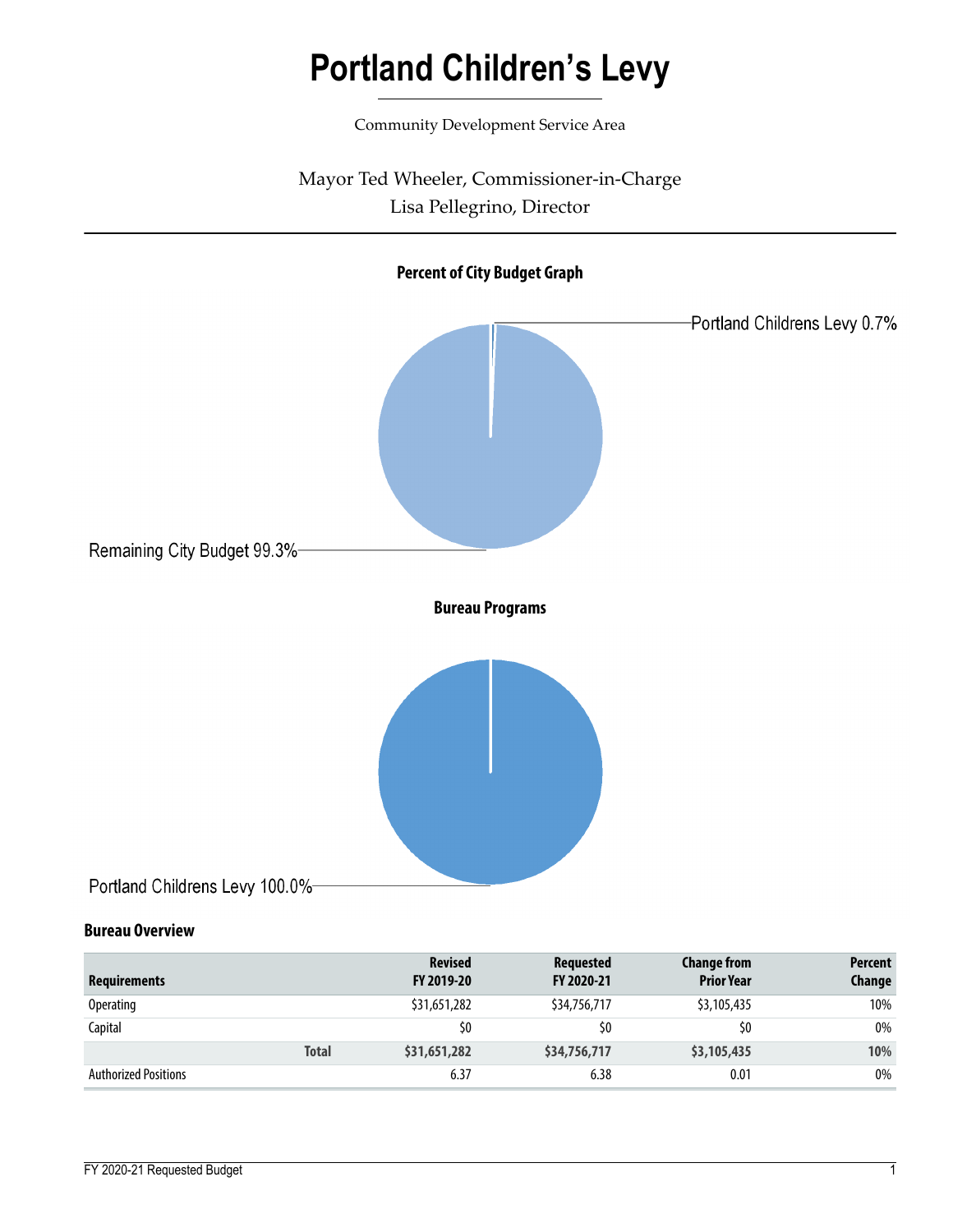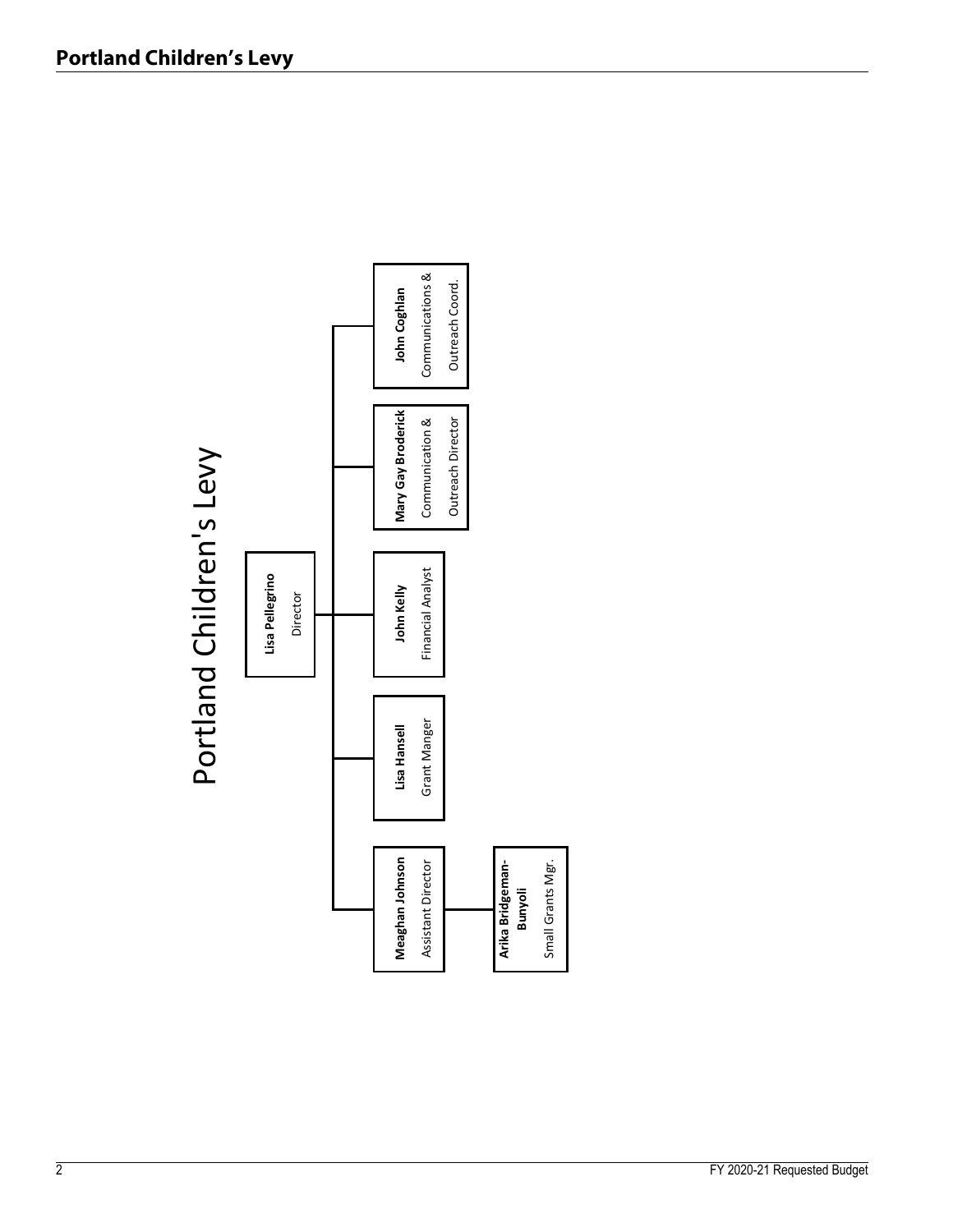## Portland Children's Levy

## **Bureau Summary**

## **Bureau Mission**

The purpose of the Portland Children's Levy (PCL) is to prepare children for school; support children's success inside and outside of school; and reduce racial and ethnic disparities in children's well-being and school success. As prescribed by its authorizing legislation, PCL invests in programs that support children's early development and readiness for kindergarten, prevent child abuse and neglect and support vulnerable families, support children and youth in foster care, connect children and youth with caring adult role models, provide safe and constructive after-school and summer activities, and expand access to healthy, nutritious food for children and their families.

## **Bureau Overview**

The Portland Children's Levy contracts with nonprofit providers and other governments to provide services to children throughout Portland. Funding comes from the proceeds of a five-year property tax levy most recently approved by voters in 2018. Funding categories as provided in the ballot measure language are: Early Childhood; Child Abuse Prevention and Intervention; After School; Mentoring; Foster Care; Hunger Relief

Programs must demonstrate that they are cost effective and have a proven record of success to be eligible for consideration for funding. The Children's Levy Allocation Committee awards grants through a competitive process, and City Council reviews and approves all recommended allocations. The 5-member Allocation Committee includes: a City of Portland commissioner; a Multnomah County commissioner; two members appointed by the Mayor - one from the business community and one citizen with knowledge and experience on children's issues; and a citizen member appointed by the County Commission. No more than 5% of the fund may be spent on administration of the fund. The fund is audited annually to ensure compliance.

## **Strategic Direction**

PCL's adopted goals are to prepare children for school, support children's success inside and outside of school and to reduce racial and ethnic disparities in children's well-being and school success. PCL is in the midst of a competitive funding round for grants in all program areas required by the ballot measure authorizing the Levy (early childhood, after-school, mentoring, hunger relief, foster care and child abuse prevention/intervention). In this funding round, PCL will allocate up to \$68,150,000 over the next three fiscal years to the six program areas. Funding decisions by the Levy's Allocation Committee are set for April 2020 and their 3-year funding recommendations will come before City Council for consideration in May 2020.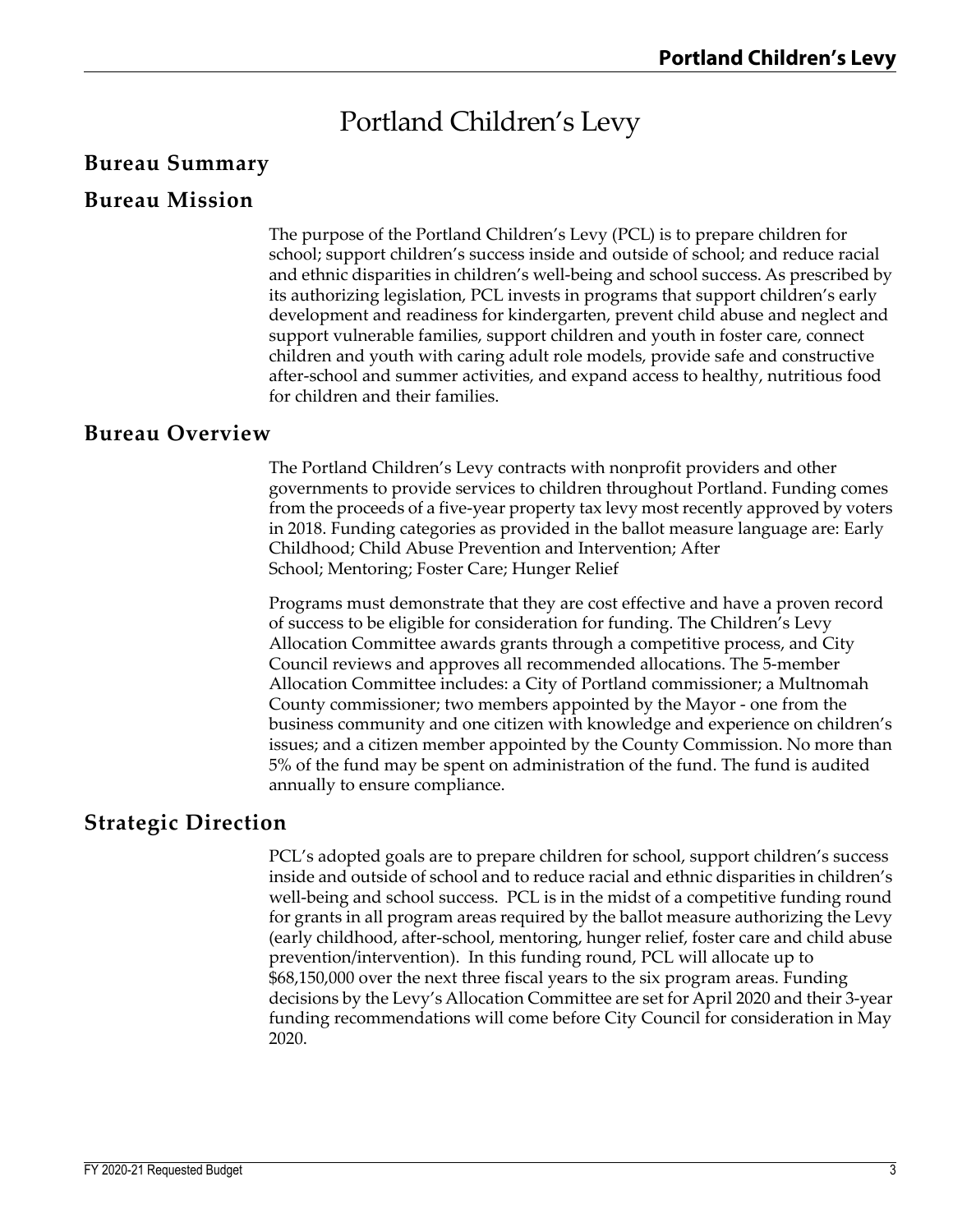Strategic direction for the funding round was set in 2019 through a community engagement process conducted by Empress Rules Equity Consulting designed to gather community input on current needs of children and families and preferred community solutions. The Community Engagement Report can be found at http:// www.portlandchildrenslevy.org/grants/2019-20-funding-round. Report recommendations focus on equity and inclusion and demonstrate community preference for services that are culturally relevant and responsive, listen and respond to the voice and preferences of youth and families, pay attention to accessibility and address barriers to access, and employ staff who are of and grounded in the cultural communities they serve. Funding applications in each program area reflect these preferences and weight scoring toward organizations and programs that meet these criteria.

The report also included recommendations on types of services desired in each program area. Based on these recommendations, the Levy seeks to fund programs providing the following types of services in the current funding round:

Early Childhood: high quality preschool, home visiting and parenting support, early childhood mental health consultation for practitioners and parents.

Child Abuse Prevention/Intervention: parenting support and training, treatment to lessen harm and prevent future risk, resources for family stabilization.

Foster Care: foster parent support/training, mentoring, transition support, reunification support, advocacy and case management.

After School and Mentoring: academic support, enrichment activities, support for positive social emotional development and building healthy relationships.

Hunger Relief: food resources available at community locations, mobile food resources, training and education for youth and adults related to nutrition, cooking, gardening, and connection to other community resources.

PCL is currently developing a small grants fund to improve equity of access as recommended in a 2019 Portland State University study (see link above for full report). The Committee allocated \$1.5 million for this fund with a focus on funding organizations arising out of communities, serving children and families not served in PCL's larger grants, and building capacity of smaller organizations. PCL hired a Small Grants Fund Manager in November 2019 and plans to publish a funding application for competitive grants in summer 2020, with funding to begin in early 2021.

City Council is currently considering the Allocation Committee's recommendation to continue a \$5.1 million (FY 2021-23) non-competitive grant for the Community Childcare Initiative (CCI). PCL's authorizing legislation permits up to 10% of revenues to be allocated non-competitively for specified purposes. CCI addresses the ballot measure requirement to make childcare more affordable by providing child care subsidies, and also supports childcare provider networks to improve childcare quality.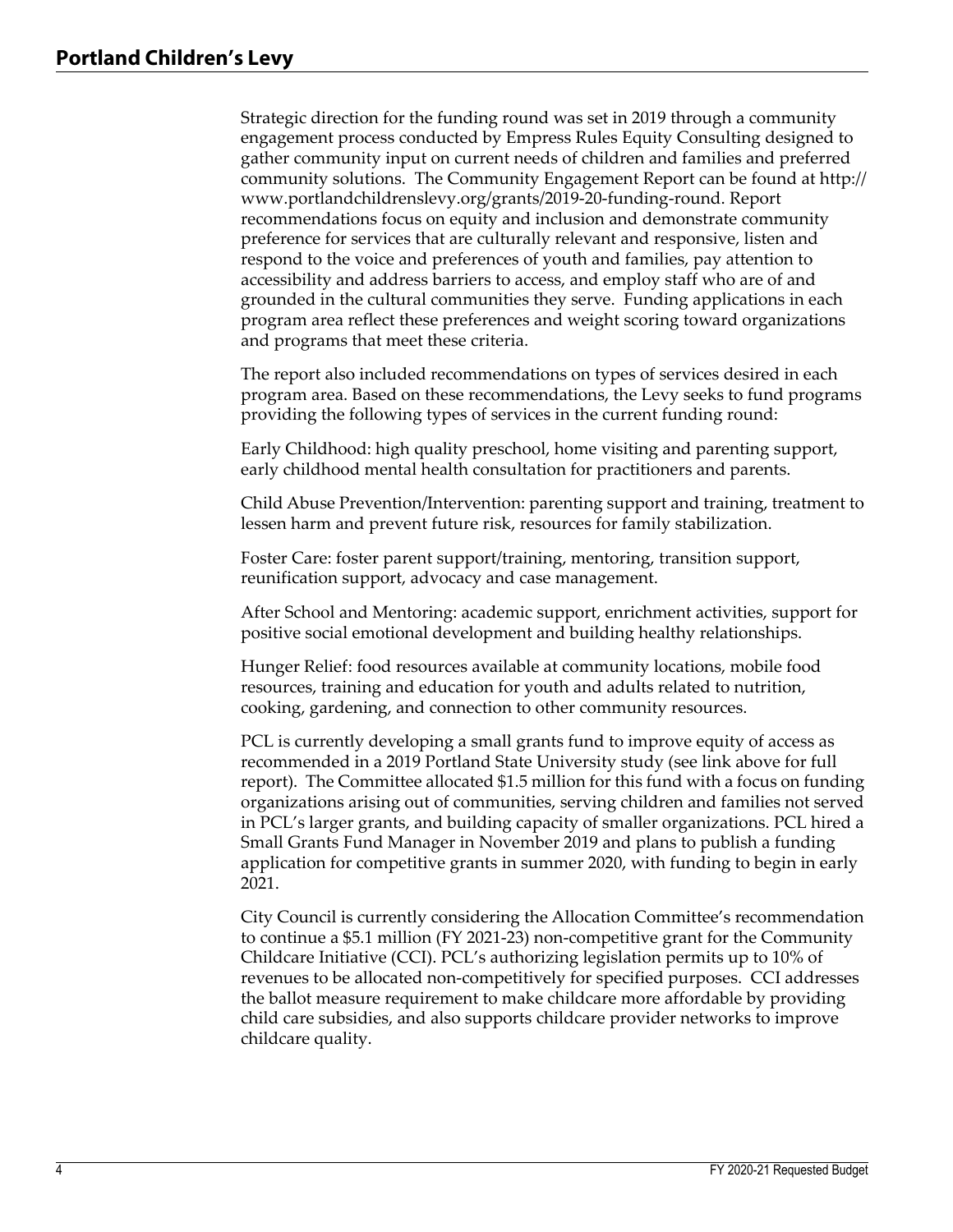## **Summary of Budget Decisions**

| <b>Base Budget<br/>Adjustments</b> | PCL is increasing one Grant Manager position from part-time to full-time to<br>facilitate the person in that postion completing their work within the scheduled<br>hours of the position. Over time, the workload of the position has increased. |
|------------------------------------|--------------------------------------------------------------------------------------------------------------------------------------------------------------------------------------------------------------------------------------------------|
| <b>Major Issues</b>                | The Portland Children's Levy (PCL) became a City bureau in FY 2018-19. As a<br>result there are no actuals in FY 2016-17 or FY 2017-18. Actual expenditures are<br>reflected in the Commissioner of Public Affairs' prior year budget figures.   |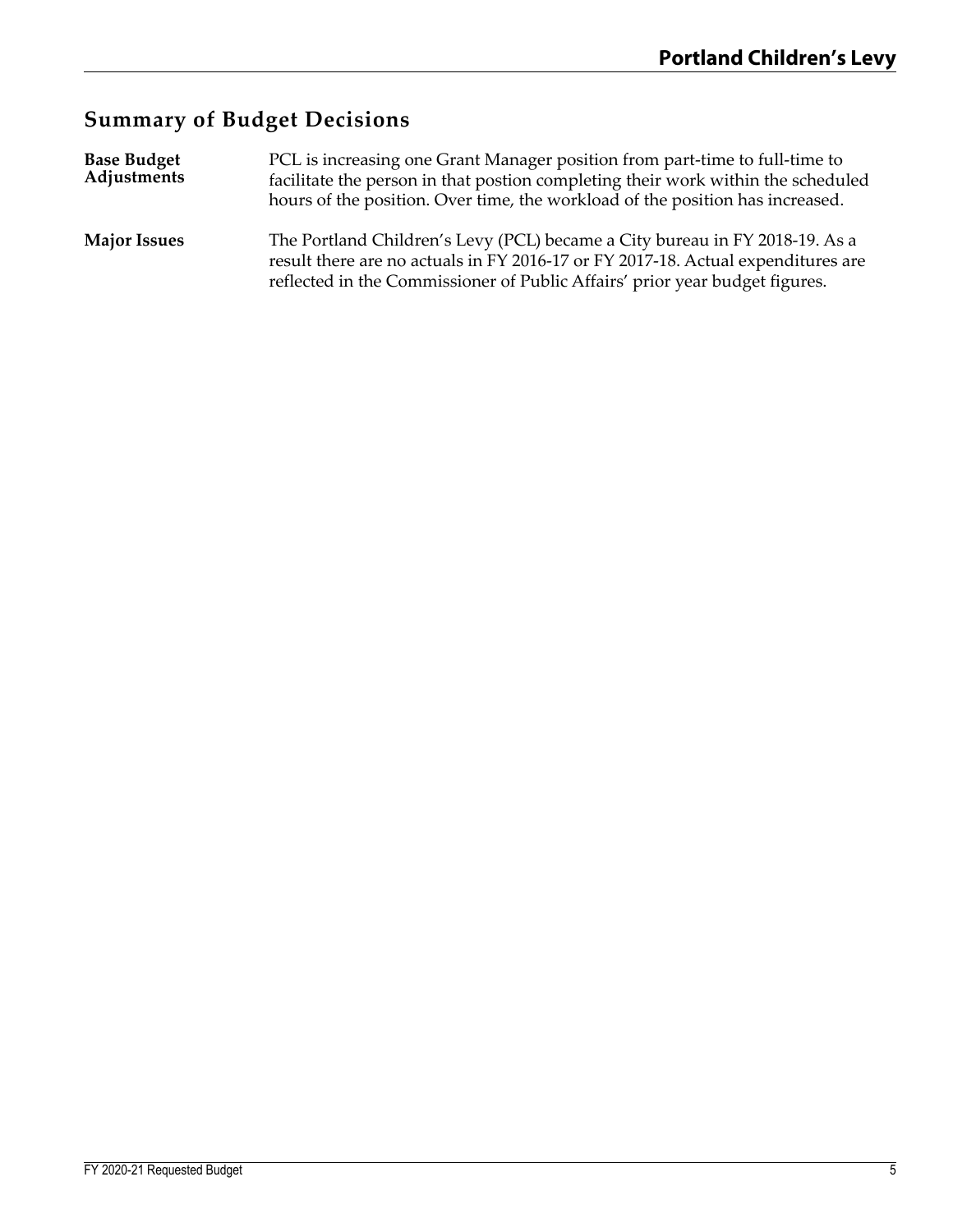## **Summary of Bureau Budget**

|                                        | <b>Actuals</b><br>FY 2017-18 | <b>Actuals</b><br>FY 2018-19 | <b>Revised</b><br>FY 2019-20 | <b>Requested No DP</b><br>FY 2020-21 | <b>Requested</b><br>FY 2020-21 |
|----------------------------------------|------------------------------|------------------------------|------------------------------|--------------------------------------|--------------------------------|
| <b>Resources</b>                       |                              |                              |                              |                                      |                                |
| <b>External Revenues</b>               |                              |                              |                              |                                      |                                |
| <b>Taxes</b>                           | 0                            | 18,191,269                   | 22,001,560                   | 22,702,075                           | 22,702,075                     |
| <b>Miscellaneous</b>                   | 0                            | 261,810                      | 0                            | $\mathbf{0}$                         | 0                              |
| <b>External Revenues Total</b>         | $\bf{0}$                     | 18,453,079                   | 22,001,560                   | 22,702,075                           | 22,702,075                     |
| <b>Beginning Fund Balance</b>          | 0                            | 8,833,331                    | 9,649,722                    | 12,054,642                           | 12,054,642                     |
| <b>Resources Total</b>                 | $\bf{0}$                     | 27,286,410                   | 31,651,282                   | 34,756,717                           | 34,756,717                     |
| <b>Requirements</b>                    |                              |                              |                              |                                      |                                |
| <b>Bureau Expenditures</b>             |                              |                              |                              |                                      |                                |
| <b>Personnel Services</b>              | 0                            | 468,295                      | 902,324                      | 970,241                              | 970,241                        |
| <b>External Materials and Services</b> | 0                            | 16,100,523                   | 23,603,572                   | 25,065,677                           | 25,065,677                     |
| <b>Internal Materials and Services</b> | 0                            | 40,863                       | 53,242                       | 55,502                               | 55,502                         |
| <b>Bureau Expenditures Total</b>       | $\bf{0}$                     | 16,609,681                   | 24,559,138                   | 26,091,420                           | 26,091,420                     |
| <b>Fund Expenditures</b>               |                              |                              |                              |                                      |                                |
| Contingency                            | 0                            | 0                            | 7,067,144                    | 8,640,297                            | 8,640,297                      |
| Fund Transfers - Expense               | 0                            | 4.166                        | 25,000                       | 25,000                               | 25,000                         |
| <b>Fund Expenditures Total</b>         | $\bf{0}$                     | 4,166                        | 7,092,144                    | 8,665,297                            | 8,665,297                      |
| <b>Ending Fund Balance</b>             | 0                            | 10,672,563                   | 0                            | $\mathbf{0}$                         | 0                              |
| <b>Requirements Total</b>              | $\bf{0}$                     | 27,286,410                   | 31,651,282                   | 34,756,717                           | 34,756,717                     |
| <b>Programs</b>                        |                              |                              |                              |                                      |                                |
| Portland Children's Levy               |                              | 16,609,681                   | 24,559,138                   | 26,091,420                           | 26,091,420                     |
| <b>Total Programs</b>                  |                              | 16,609,681                   | 24,559,138                   | 26,091,420                           | 26,091,420                     |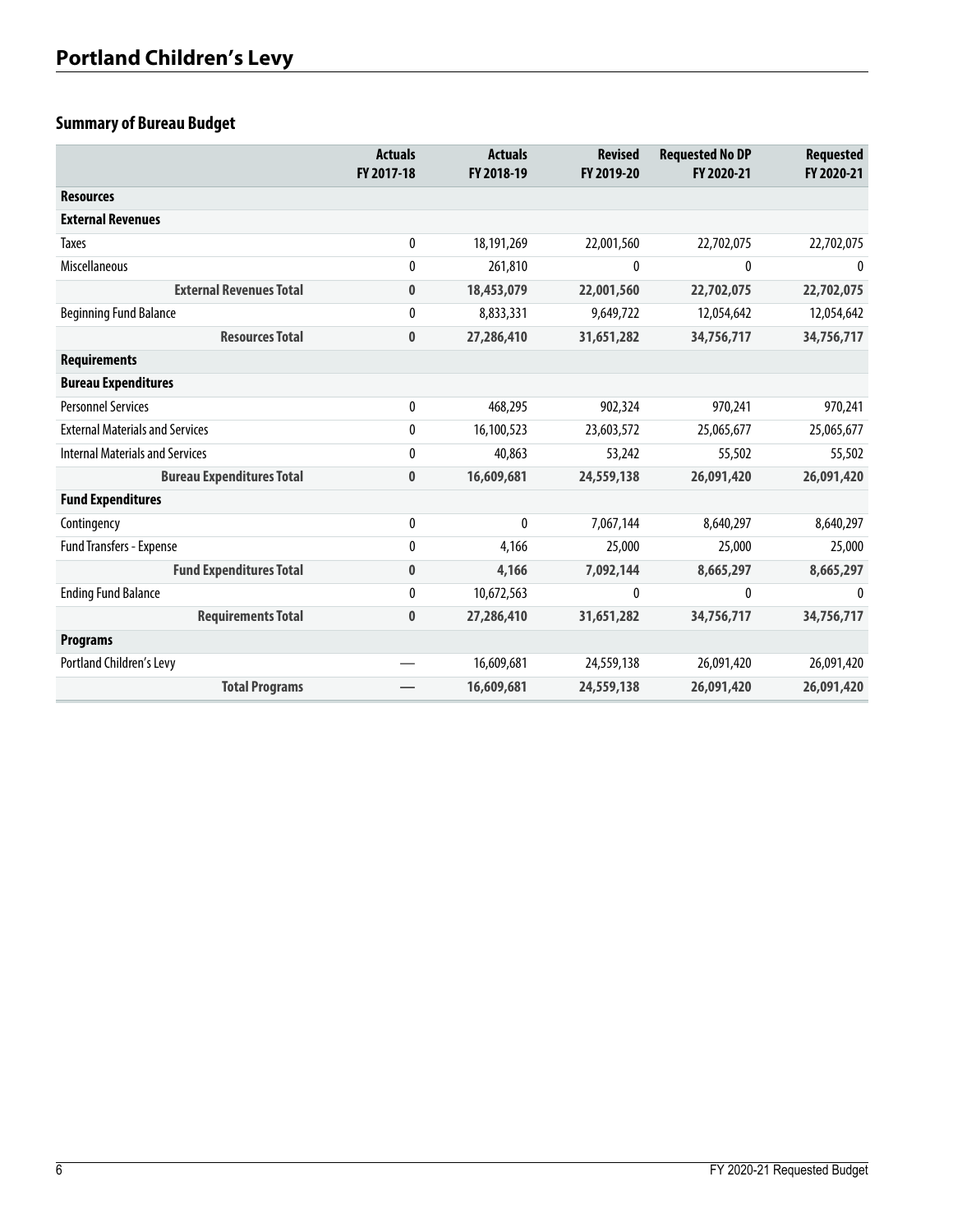## **FTE Summary**

|              |                                   |        | <b>Revised</b><br><b>Salary Range</b><br>FY 2019-20 |      |         | <b>Requested No DP</b><br>FY 2020-21 |         | <b>Requested</b><br>FY 2020-21 |              |
|--------------|-----------------------------------|--------|-----------------------------------------------------|------|---------|--------------------------------------|---------|--------------------------------|--------------|
| <b>Class</b> | <b>Title</b>                      | Min    | Max                                                 | No.  | Amount  | No.                                  | Amount  | No.                            | Amount       |
| 30003006     | Analyst I                         | 53,290 | 102,648                                             | 1.00 | 46,202  | 1.00                                 | 79,204  | 1.00                           | 79,204       |
| 30003007     | Analyst II                        | 63,336 | 109,491                                             | 1.00 | 97,980  | 1.90                                 | 192,029 | 1.90                           | 192,029      |
| 30003008     | Analyst III                       | 69,805 | 131,248                                             | 1.00 | 121,493 | 1.00                                 | 121,493 | 1.00                           | 121,493      |
| 30003028     | Coordinator II                    | 53,290 | 102,648                                             | 1.00 | 81,193  | 1.00                                 | 81,193  | 1.00                           | 81,193       |
|              | <b>Total Full-Time Positions</b>  |        |                                                     | 4.00 | 346,868 | 4.90                                 | 473,919 | 4.90                           | 473,919      |
| 30003007     | Analyst II                        | 63,336 | 109,491                                             | 0.89 | 92,743  | 0.00                                 | 0       | 0.00                           | $\mathbf{0}$ |
| 30003055     | <b>Financial Analyst II</b>       | 63,336 | 109,491                                             | 0.80 | 79.772  | 0.80                                 | 79.772  | 0.80                           | 79.772       |
| 30003097     | <b>Public Information Officer</b> | 63,336 | 109,491                                             | 0.68 | 73,907  | 0.68                                 | 73,907  | 0.68                           | 73,907       |
|              | <b>Total Part-Time Positions</b>  |        |                                                     | 2.37 | 246,422 | 1.48                                 | 153,679 | 1.48                           | 153,679      |
|              | <b>Grand Total</b>                |        |                                                     | 6.37 | 593,290 | 6.38                                 | 627,598 | 6.38                           | 627,598      |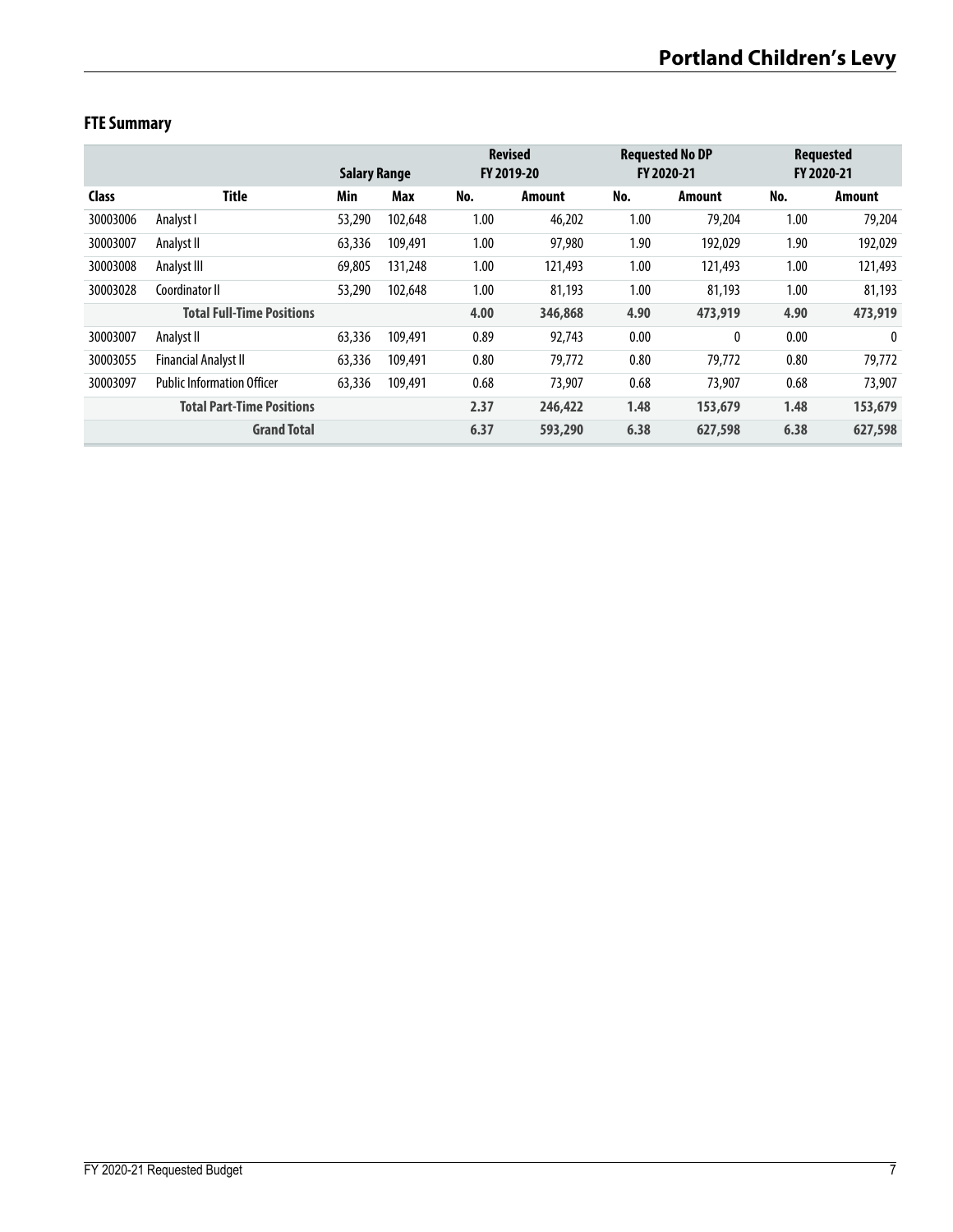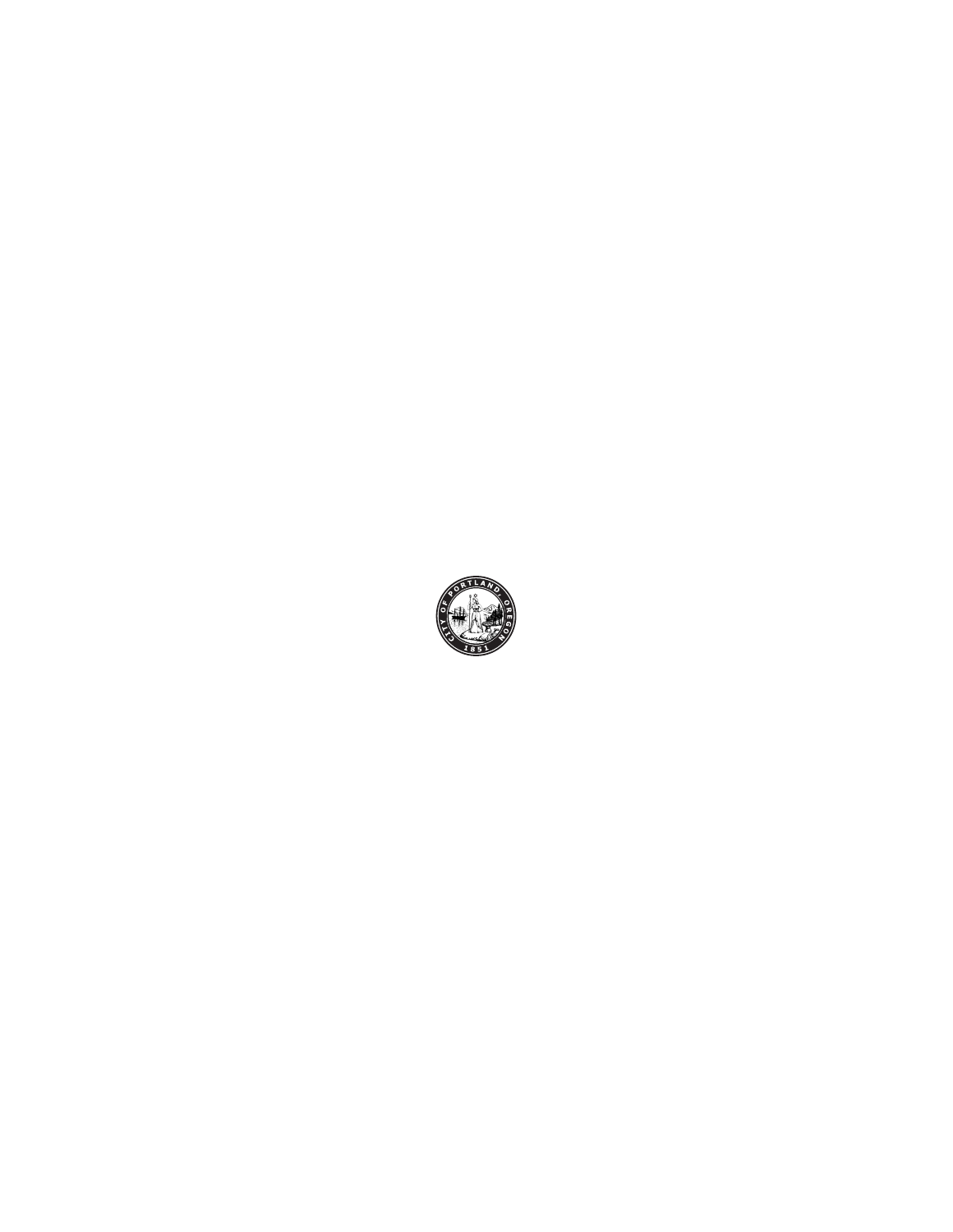#### **Fund Summary**

| <b>Actuals</b><br>FY 2017-18 | <b>Actuals</b><br>FY 2018-19                                                                                                                                | <b>Revised</b><br>FY 2019-20 | <b>Requested No DP</b><br>FY 2020-21 | <b>Requested</b><br>FY 2020-21 |
|------------------------------|-------------------------------------------------------------------------------------------------------------------------------------------------------------|------------------------------|--------------------------------------|--------------------------------|
|                              |                                                                                                                                                             |                              |                                      |                                |
|                              |                                                                                                                                                             |                              |                                      |                                |
| 19,470,531                   | 21,341,923                                                                                                                                                  | 22,001,560                   | 22,702,075                           | 22,702,075                     |
| 195,154                      | 342,157                                                                                                                                                     | 0                            | $\mathbf{0}$                         | 0                              |
| 19,665,685                   | 21,684,081                                                                                                                                                  | 22,001,560                   | 22,702,075                           | 22,702,075                     |
| 7,024,767                    | 8,833,331                                                                                                                                                   | 9,649,722                    | 12,054,642                           | 12,054,642                     |
| 26,690,452                   | 30,517,412                                                                                                                                                  | 31,651,282                   | 34,756,717                           | 34,756,717                     |
|                              |                                                                                                                                                             |                              |                                      |                                |
|                              |                                                                                                                                                             |                              |                                      |                                |
| 624,624                      | 717,233                                                                                                                                                     | 902,324                      | 970,241                              | 970,241                        |
| 17,144,074                   | 19,043,377                                                                                                                                                  | 23,603,572                   | 25,065,677                           | 25,065,677                     |
| 63,424                       | 59,239                                                                                                                                                      | 53,242                       | 55,502                               | 55,502                         |
| 17,832,122                   | 19,819,849                                                                                                                                                  | 24,559,138                   | 26,091,420                           | 26,091,420                     |
|                              |                                                                                                                                                             |                              |                                      |                                |
| 0                            | 0                                                                                                                                                           | 7,067,144                    | 8,640,297                            | 8,640,297                      |
| 25,000                       | 25,000                                                                                                                                                      | 25,000                       | 25,000                               | 25,000                         |
| 25,000                       | 25,000                                                                                                                                                      | 7,092,144                    | 8,665,297                            | 8,665,297                      |
| 8,833,331                    | 10,672,563                                                                                                                                                  | $\mathbf{0}$                 | $\mathbf{0}$                         | 0                              |
| 26,690,453                   | 30,517,412                                                                                                                                                  | 31,651,282                   | 34,756,717                           | 34,756,717                     |
|                              | <b>External Revenues Total</b><br><b>Resources Total</b><br><b>Bureau Expenditures Total</b><br><b>Fund Expenditures Total</b><br><b>Requirements Total</b> |                              |                                      |                                |

## **Fund Overview**

The Children's Investment Fund was established in FY 2002-03 to account for the revenues and expenditures related to the Portland Children's Levy. This levy was most recently renewed by Portland voters in May 2018. The current levy authorizes the ongoing revenue generation and operation of the Portland Children's Investment Fund through June 30, 2024.

Decisions on grant expenditures of the Children's Levy are made by a five-person committee and approved by City Council. Administrative expenditures are capped at 5% of the fund by law. All allocations must be made in conformance with the levy language as approved by voters.

**Managing Agency** Portland Children's Levy

## **Significant Changes from Prior Year**

Revenues from the Portland Children's Levy are projected to increase in FY 2019-20 due to continued rising property tax revenues, growing by an estimated \$996,000 or 4.6% from the FY 2019-20 Revised Budget.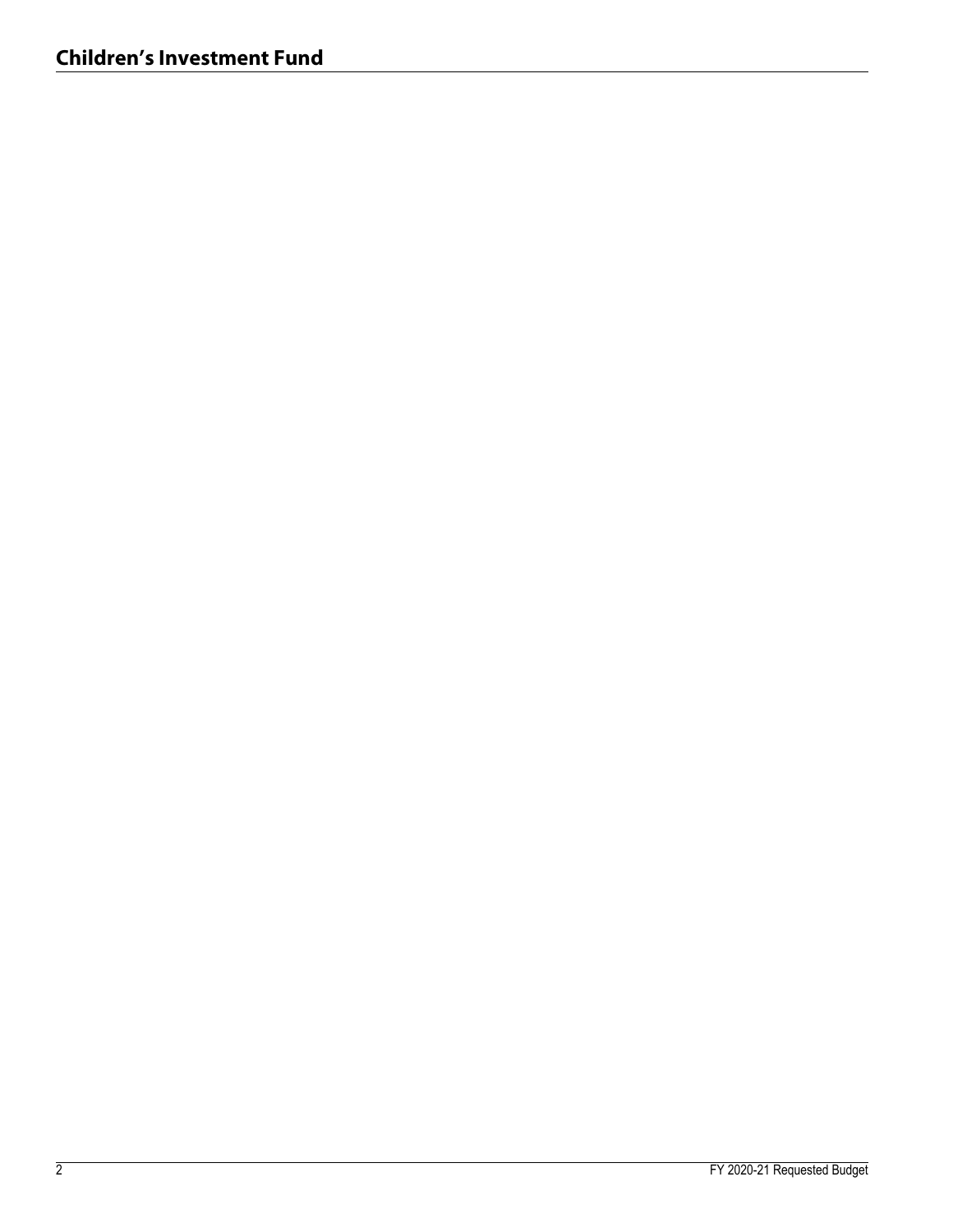## **Investing in Children**

## **Program Description & Goals**

The purpose of the Portland Children's Levy is to prevent childhood hunger, to help children arrive at school ready to learn, to provide safe and constructive after-school alternatives for students, to prevent child abuse and neglect, and to help children in foster care succeed.

| <b>Measure Title</b>                 | PM 2017-18<br><b>Actuals</b> | PM 2018-19<br><b>Actuals</b> | PM 2019-20<br>Target | PM 2020-21<br><b>Target</b> | <b>Strategic</b><br><b>Target</b> |
|--------------------------------------|------------------------------|------------------------------|----------------------|-----------------------------|-----------------------------------|
| Number of children served            | 12.000                       | 12.000                       | 12.000               | 10.500                      | 10.500                            |
| Number of administrative cost audits |                              | 2                            |                      |                             |                                   |
| Number of grant contracts managed    | 74                           | 74                           | 70                   | 70                          | 70                                |

### **Explanation of Services**

The Portland Children's Levy contracts with nonprofit providers and educational institutions to provide services to children throughout Portland. Funding comes from the proceeds of a five-year property tax levy, most recently approved by voters in 2018, and is estimated to provide \$22.7 million in FY 2020-21. The Children's Investment Fund is projected to have a fund balance of \$12.1 million on July 1, 2020. Fund balance has accrued due to revenues exceeding projections on which grants are made and unspent grant balances. In order to maintain stable funding levels over time, this fund balance will be invested in multi-year grants and spent down over the next 5 years. Funding categories required in the ballot measure language are: Early Childhood; Child Abuse Prevention and Intervention; After School; Mentoring; Foster Care; and Hunger Relief. Programs must demonstrate that they are cost effective and have a proven record of success to be eligible for consideration for funding. The Children's Levy Allocation Committee recommends grants through a competitive process. The 5-member Allocation Committee includes: a City of Portland commissioner; a Multnomah County commissioner; two members appointed by the Mayor - one from the business community and one citizen with knowledge and experience on children's issues; and a citizen member appointed by the County Commission. Portland City Council approval is required for grants to be funded. Under provisions of the Levy, no more than 5% of the fund may be spent for expenses associated with administering the fund. The fund is audited annually to ensure compliance. In the spring of 2019, the Allocation Committee recommended renewal of 70 grants for one year, beginning July 1, 2019; City Council approved these recommendations. The total grant budgets for FY 2019-20 is \$19 million. In the spring of 2020, the Children's Levy Allocation Committee will make recommendations for funding of new, three-year grants to begin July 1, 2020. These funding recommendations will be submitted to City Council for review and approval.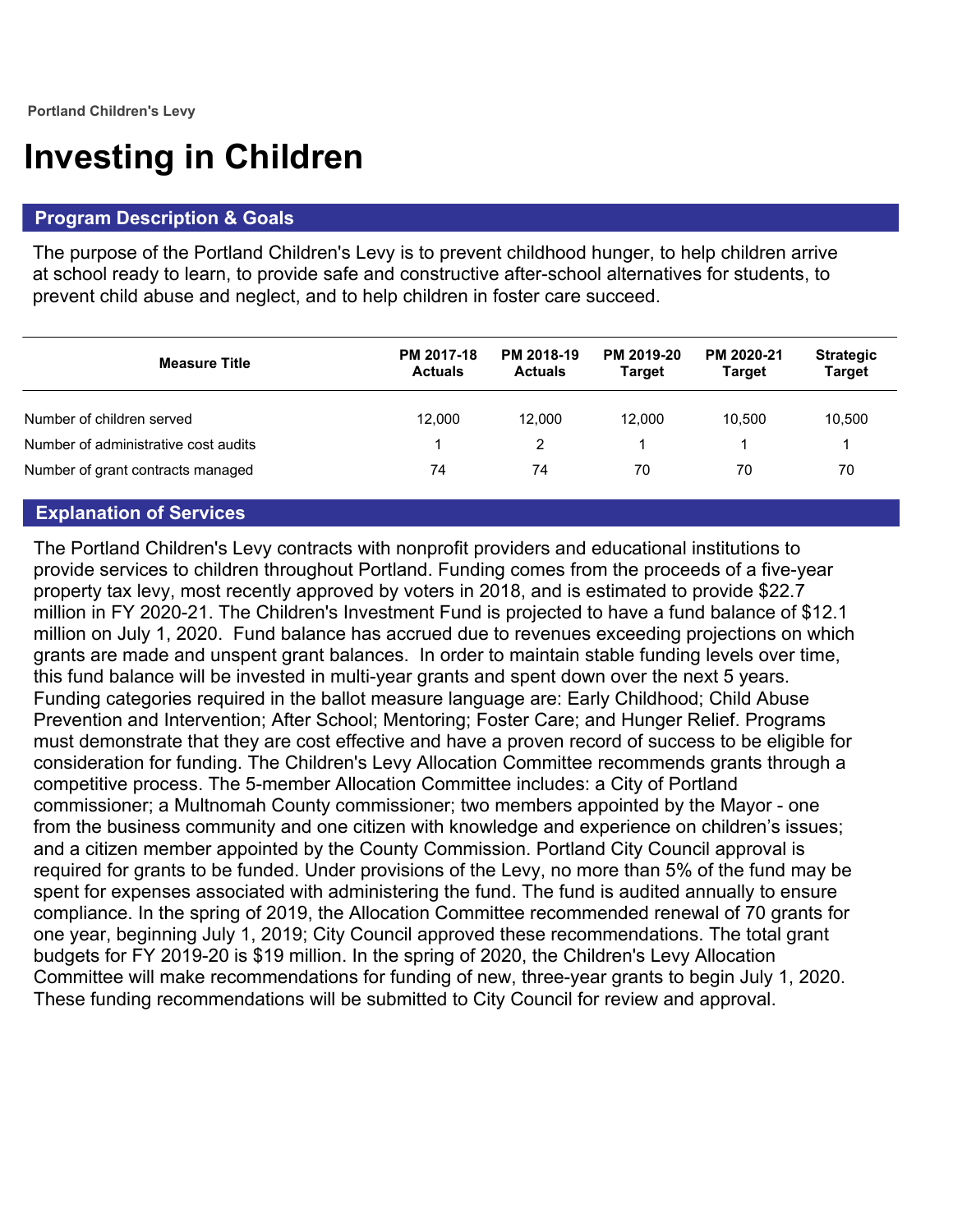#### **Equity Impacts**

The Children's Levy requires all funded programs to report demographics on children served (gender, age, race/ethnicity identification(s), primary language spoken in the home, zip code of residence or school attended or homeless status, household income and disability status. The Levy also disaggregates service and participation data to assure that programs serve disproportionately higher percentages of traditionally underserved populations (as compared to the percentage of the school population or other relevant comparison population such as population in foster care), and that these children and youth meet program participation goals. This data is reported annually. Data from 2018-19 shows that 70% of the children served in PCL funded programs were of color. Data also show similar proportions of children of color enrolling and meeting participation goals in programs. This data indicates that children of color are accessing Levy funded programming and programs are successfully engaging children. This data has been consistent for the past five fiscal years. See https://www.portlandchildrenslevy.org/about-us/performance-and-results for detailed reporting on demographics of populations served, program participation rates and outcomes of children/parents.

#### **Changes to Program**

Services and activities for the Children's Levy are substantially similar to those in prior years. We are requesting to change one Grant Manager position from part-time to full-time beginning July 1, 2020. This change will allow the work of this position to be done during scheduled working hours.

#### **Program Budget**

|                                        | <b>FY 2017-18 Actuals</b> | <b>2018-19 Actuals</b> | <b>2019-20 Revised</b> | 2020-21<br><b>Requested with</b><br><b>DP</b> |
|----------------------------------------|---------------------------|------------------------|------------------------|-----------------------------------------------|
| <b>Bureau Expense</b>                  |                           |                        |                        |                                               |
| <b>External Materials and Services</b> | υ                         | 16,053,154             | 23,450,000             | 24,916,667                                    |
| Sum:                                   |                           | 16,053,154             | 23,450,000             | 24,916,667                                    |

- **Resources:** Funding comes from the proceeds of a five-year property tax levy, most recently approved by voters in 2018, and is estimated to provide \$22.7 million in FY 2020-21. The Children's Investment Fund is projected to have a fund balance of \$12.1 million on July 1, 2020
	- **Expenses:** The Children's Levy is budgeting \$24,916,667 for program expenditures in FY 2020-21. The Children's Levy plans to spend up to \$1,217,949 to administer the fund in FY 2020-21; this figure is 4.7% of budgeted expenditures for the fiscal year.
		- **Staffing:** The Children's Levy employs 7 individuals who work 6.38 FTE. The Levy is led by the Director and Assistant Director who also serve as Grant Managers. One additional Grant Manager who will increase from 0.89 FTE to 0.9 FTE as of July 1, 2020 works for the Levy. Beginning in FY 2019-20, the Levy employs a Small Grants Fund Manager. The Levy also employs a Communications and Outreach Coordinator; Communications and Outreach Director and a Financial Analyst.

#### **Assets and Liabilities:** The Children's Levy is projected to begin FY 2020-21 with a fund balance of \$12.1 million. The Levy has no liabilities.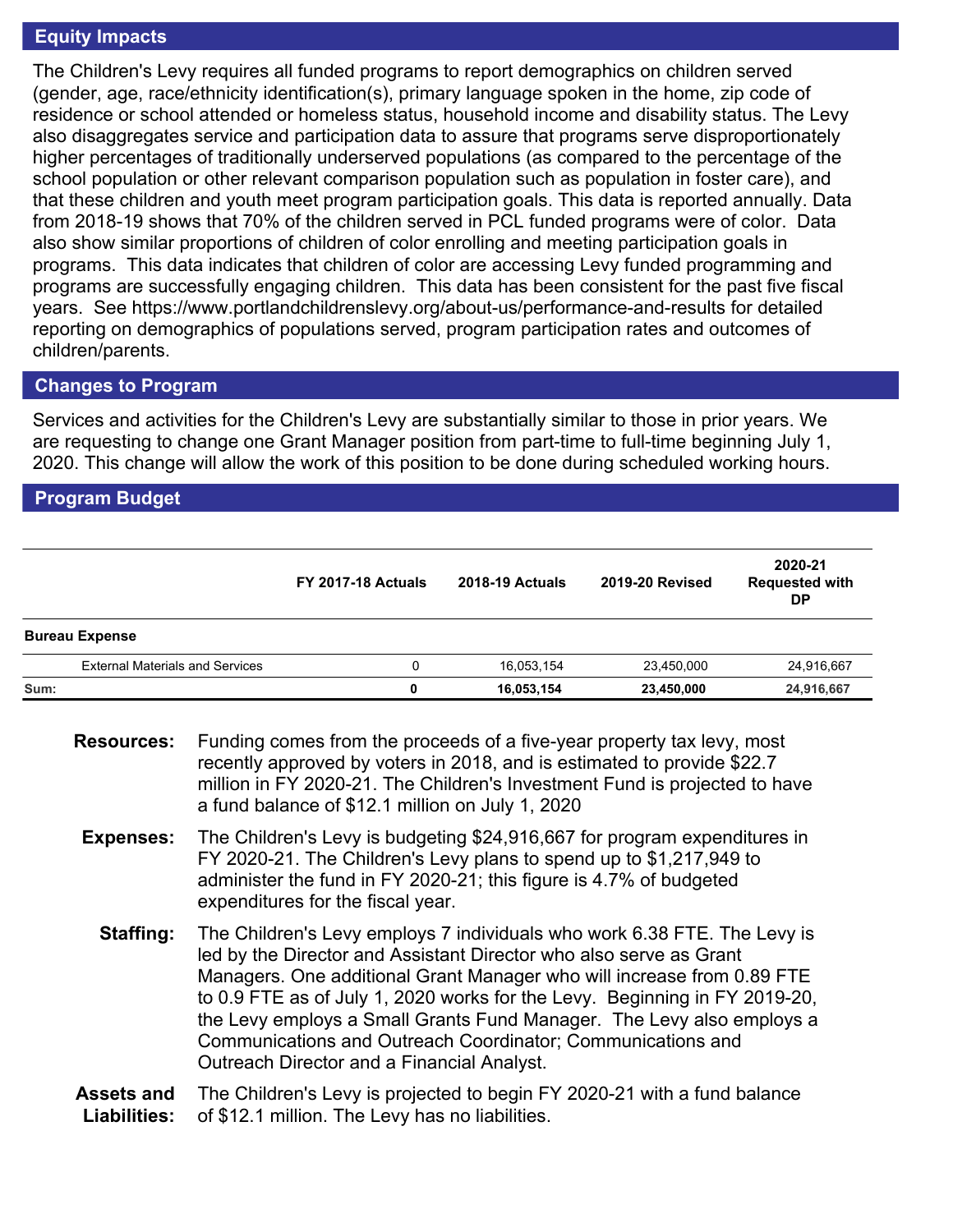| <b>Program Information</b> |                                 |                                         |              |  |  |  |  |  |  |
|----------------------------|---------------------------------|-----------------------------------------|--------------|--|--|--|--|--|--|
| <b>Bureau:</b>             | <b>Portland Children's Levy</b> | <b>Program Contact:</b> Lisa Pellegrino |              |  |  |  |  |  |  |
| Website:                   | www.portlandchildrenslevy.org   | <b>Contact Phone</b>                    | 503.823.2939 |  |  |  |  |  |  |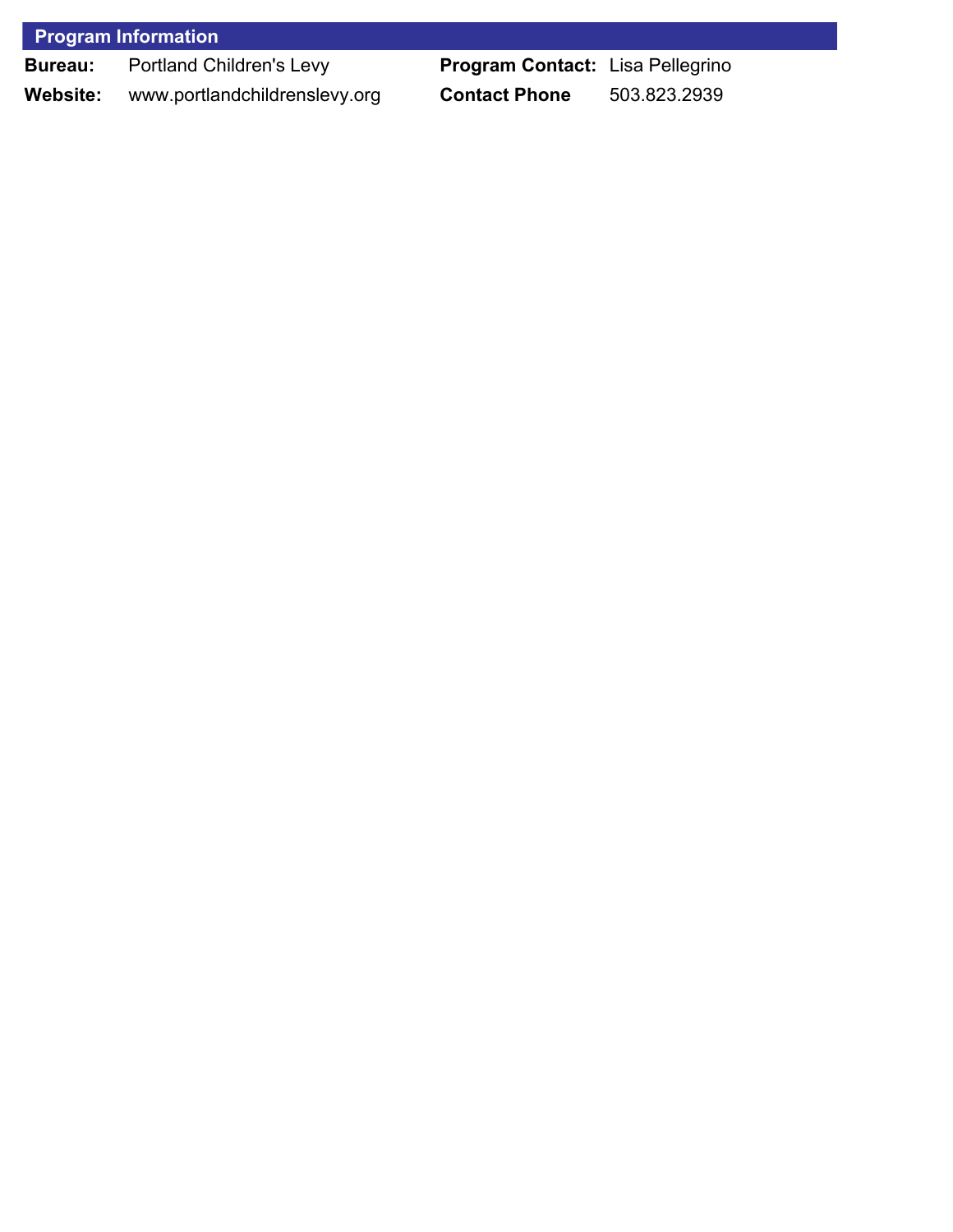| Form<br><b>Header Org</b> | Program | <b>Program Description</b><br>& GoalsLength | <b>Explanation</b><br>of Services<br>Length | <b>Changes to</b><br>Program<br>Length | <b>Resources</b><br>Length | <b>Expenses</b><br>Length | <b>Staffing</b><br>Length | Assets and<br>Liabilities<br>Length | <b>Equity</b><br>Impacts<br>Length |
|---------------------------|---------|---------------------------------------------|---------------------------------------------|----------------------------------------|----------------------------|---------------------------|---------------------------|-------------------------------------|------------------------------------|
| $\sim$<br>◡∟              | CDCIIC  | 28٬                                         | 2,091                                       | 297                                    | 264                        | 240                       | 461                       | 119                                 | ,276                               |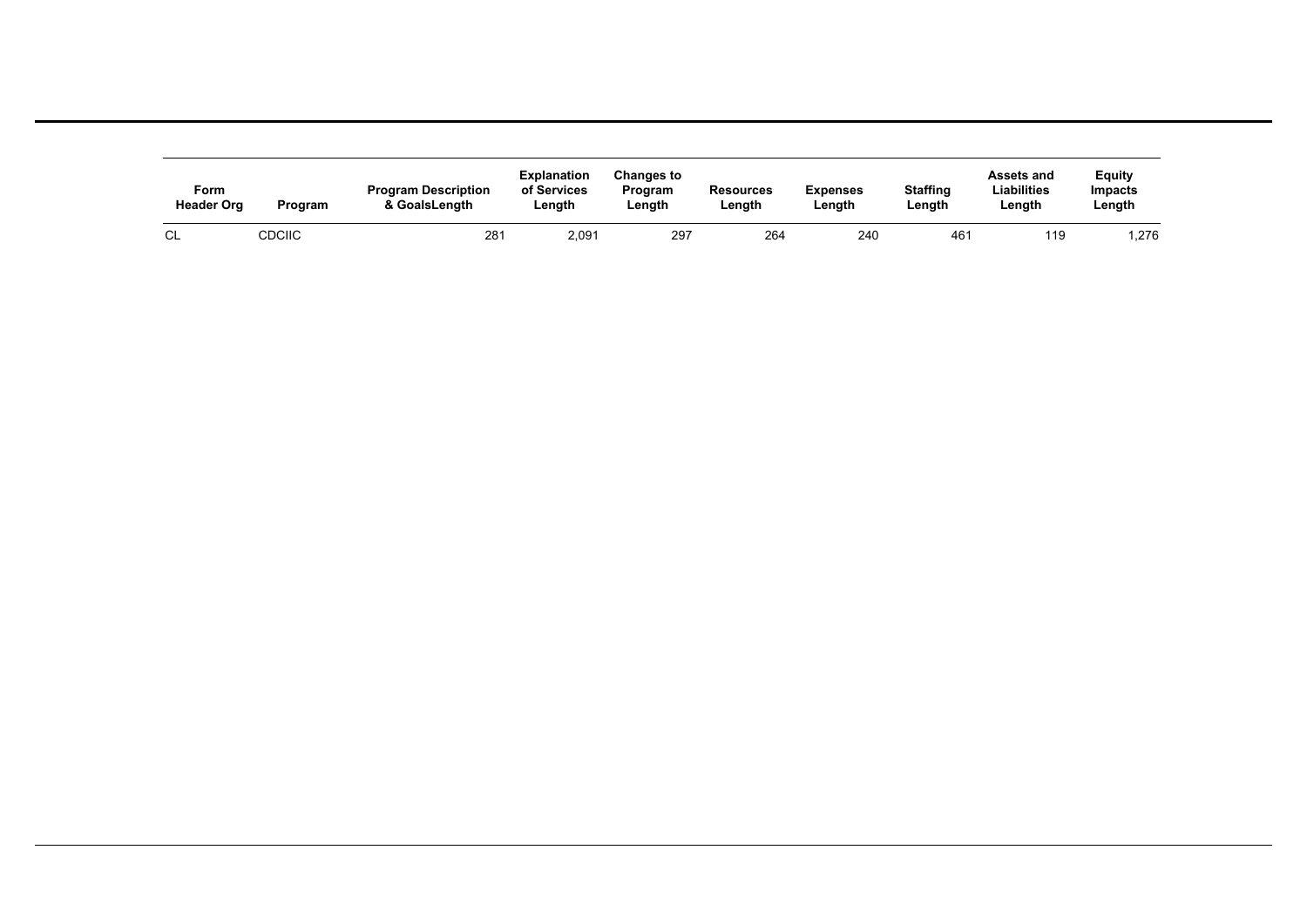| <b>Measure Title</b>                 | <b>YTD Actual Calculation</b> | PM 2017-18<br><b>Actuals</b> | PM 2018-19<br><b>Actuals</b> | PM 2019-20<br><b>YTD Actual</b> | PM 2020-2<br><b>Target</b> |
|--------------------------------------|-------------------------------|------------------------------|------------------------------|---------------------------------|----------------------------|
| Number of children served            |                               | 12,000                       | 12,000                       | 0                               | 10,500                     |
| Number of administrative cost audits |                               |                              |                              | 0                               |                            |
| Number of grant contracts managed    |                               | 74                           | 74                           |                                 | 70                         |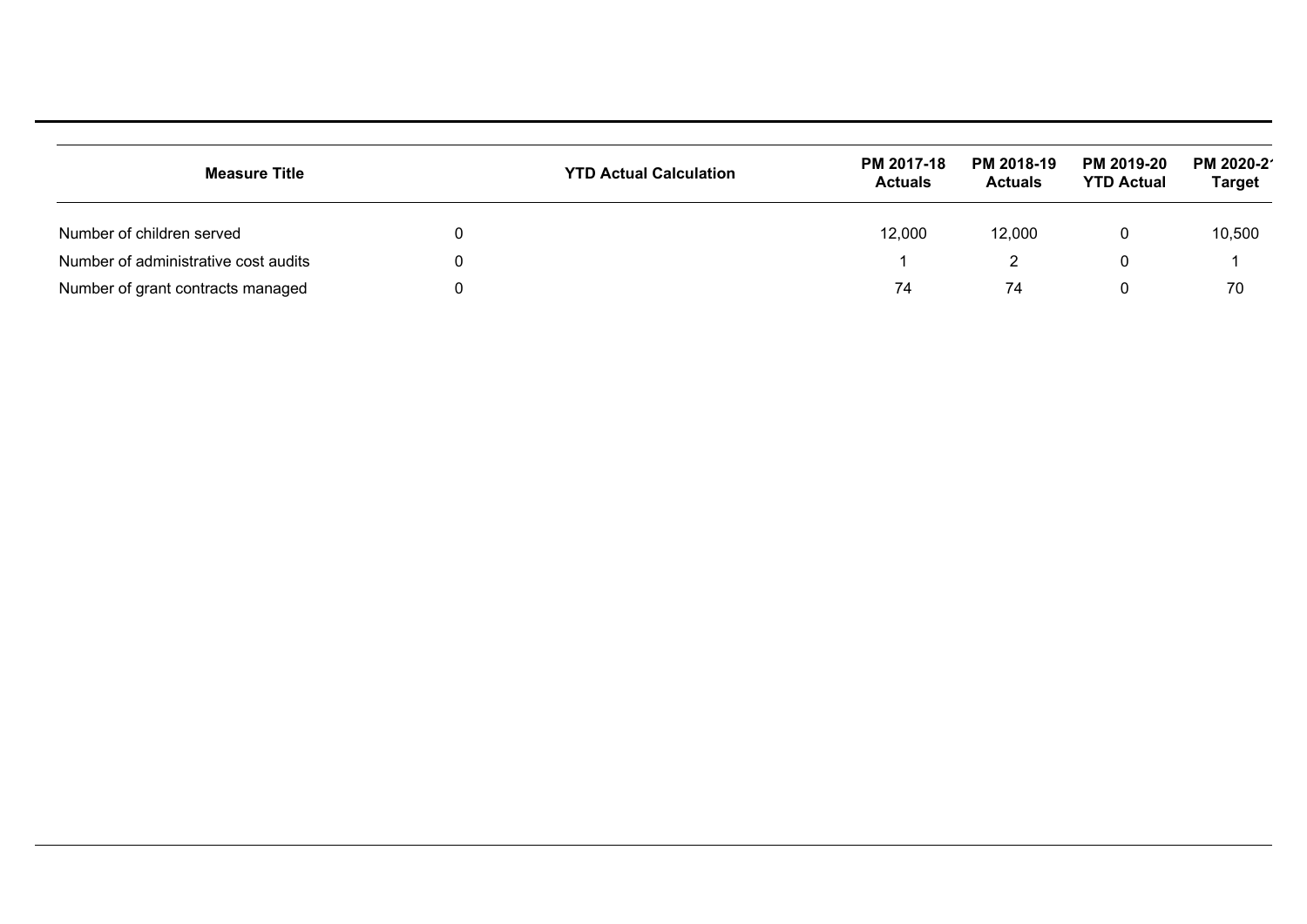| the contract of the contract of the contract of the contract of the contract of the contract of the contract of |
|-----------------------------------------------------------------------------------------------------------------|
| <b>Strategic</b>                                                                                                |
| <b>Target</b>                                                                                                   |
| 10,500                                                                                                          |
|                                                                                                                 |
| 70                                                                                                              |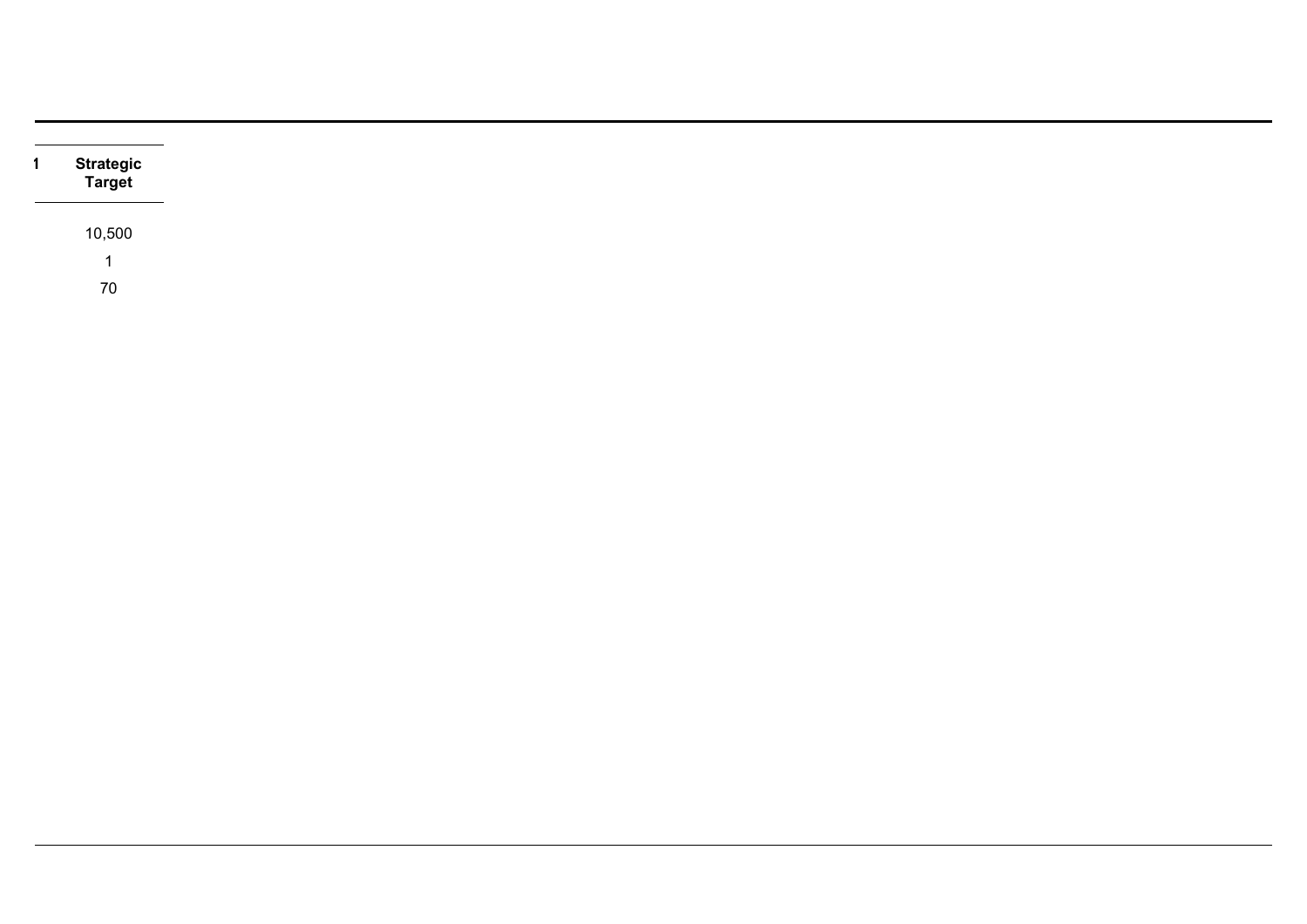PM1. Report for FY 2020-21 Requested Budget 10:50:07 AM

#### **EFFICIENCY MEASURES**

|         | <b>Performance Measure</b>                                     | <b>KPM</b> | FY 2016-17<br><b>Actuals</b> | FY 2017-18<br><b>Actuals</b> | FY 2018-19<br><b>Actuals</b> | FY 2019-20<br><b>Target</b> | FY 2019-20<br><b>YTD Actuals</b> | FY 2020-21<br><b>Target</b> | <b>Strategic</b><br><b>Target</b> |
|---------|----------------------------------------------------------------|------------|------------------------------|------------------------------|------------------------------|-----------------------------|----------------------------------|-----------------------------|-----------------------------------|
| PA_0001 | Administrative cost as percentage of cumulative<br>tax revenue |            | 5%                           | 5%                           | 5%                           | 5%                          |                                  | 5%                          | 5%                                |

#### **OUTPUT MEASURES**

| <b>Performance Measure</b>           | <b>KPM</b> | FY 2016-17<br><b>Actuals</b> | FY 2017-18<br>Actuals | FY 2018-19<br><b>Actuals</b> | FY 2019-20<br><b>Target</b> | FY 2019-20<br><b>YTD Actuals</b> | FY 2020-21<br><b>Target</b> | <b>Strategic</b><br><b>Target</b> |
|--------------------------------------|------------|------------------------------|-----------------------|------------------------------|-----------------------------|----------------------------------|-----------------------------|-----------------------------------|
| Number of children served<br>PA 0002 |            | 1.500                        | 12,000                | 12.000                       | 12.000                      |                                  | 10,500                      | 10,500                            |

#### **WORKLOAD MEASURES**

|         | <b>Performance Measure</b>           | <b>KPM</b> | FY 2016-17<br><b>Actuals</b> | FY 2017-18<br><b>Actuals</b> | FY 2018-19<br><b>Actuals</b> | FY 2019-20<br><b>Target</b> | FY 2019-20<br><b>YTD Actuals</b> | FY 2020-21<br><b>Target</b> | <b>Strategic</b><br><b>Target</b> |
|---------|--------------------------------------|------------|------------------------------|------------------------------|------------------------------|-----------------------------|----------------------------------|-----------------------------|-----------------------------------|
| PA 0003 | Number of administrative cost audits |            |                              |                              |                              |                             |                                  |                             |                                   |
| PA 0004 | Number of grant contracts managed    |            | 69                           | 74                           | 74                           | 70                          |                                  | 70                          | 70                                |

#### **MEASURES**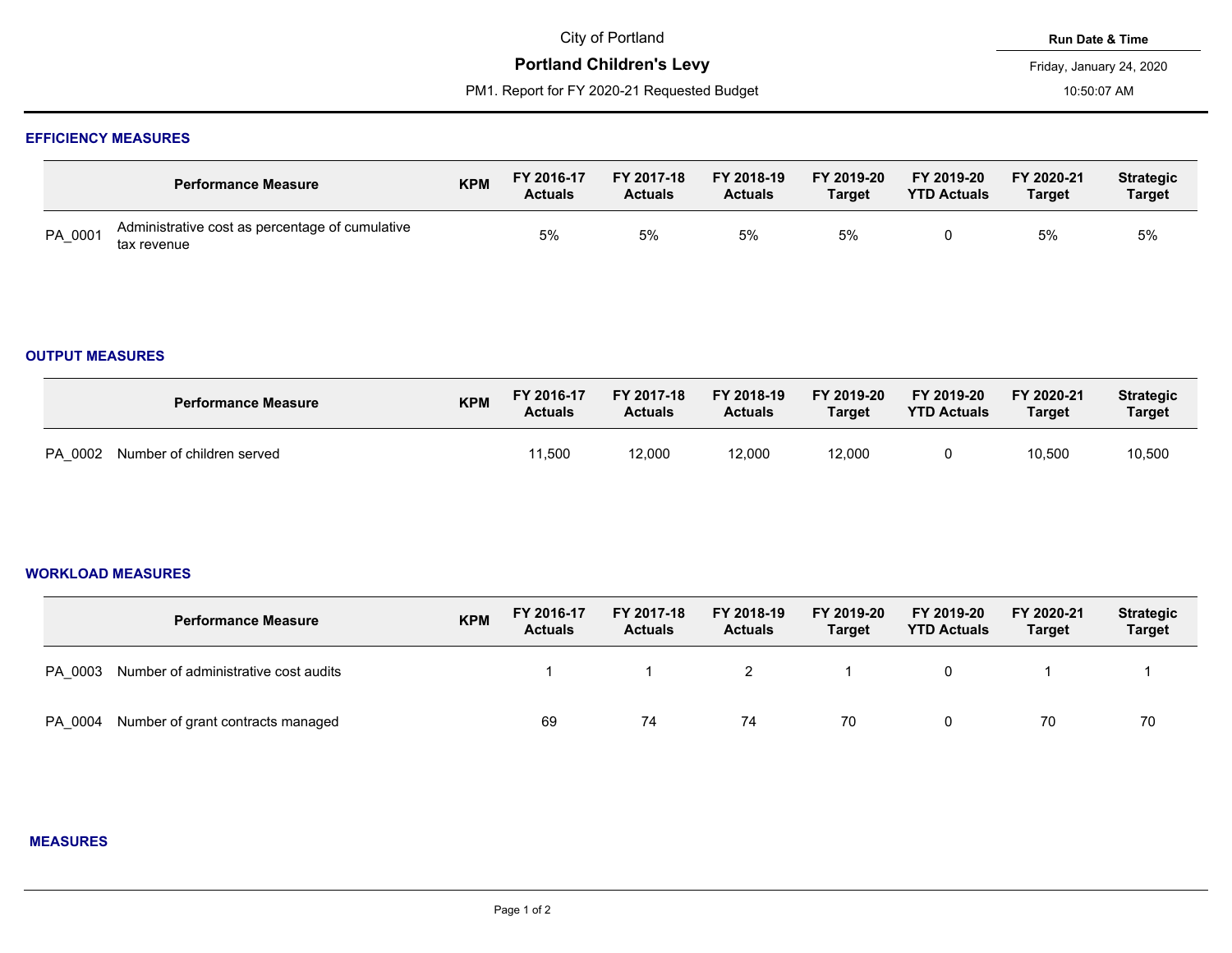#### City of Portland **Run Date & Time**

**Portland Children's Levy Friday, January 24, 2020** 

PM1. Report for FY 2020-21 Requested Budget 10:50:07 AM

|         | <b>Performance Measure</b>                                                                                           | <b>KPM</b> | FY 2016-17<br><b>Actuals</b> | FY 2017-18<br><b>Actuals</b> | FY 2018-19<br><b>Actuals</b> | FY 2019-20<br><b>Target</b> | FY 2019-20<br><b>YTD Actuals</b> | FY 2020-21<br><b>Target</b> | <b>Strategic</b><br><b>Target</b> |
|---------|----------------------------------------------------------------------------------------------------------------------|------------|------------------------------|------------------------------|------------------------------|-----------------------------|----------------------------------|-----------------------------|-----------------------------------|
| CL_0005 | Number of children served in Hunger Relief<br>programs                                                               |            | 0                            | 0                            | 0                            |                             |                                  | 10,000                      | 0                                 |
| CL_0006 | Percent of children in early childhood services<br>programs who met age appropriate developmental<br>milestones      |            | 0                            | 0                            | 0                            |                             |                                  | 85                          | 0                                 |
| CL_0007 | Percentage of parents participating in child abuse<br>prevention and intervention programs who met<br>narenting goal |            | 0                            | 0                            | 0                            |                             |                                  | 80                          | 0                                 |
| CL 0008 | Percentage of foster youth served who met<br>academic goals                                                          |            | 0                            | 0                            | 0                            |                             |                                  | 85                          | 0                                 |
| CL 0010 | Percentage of youth in after-school programs who<br>met youth development goals                                      |            | 0                            | $\mathbf 0$                  | $\mathbf{0}$                 |                             |                                  | 80                          | 0                                 |
| CL 0011 | Percentage of youth in mentoring programs who<br>met school engagement goals                                         |            | 0                            | 0                            | 0                            |                             |                                  | 85                          | 0                                 |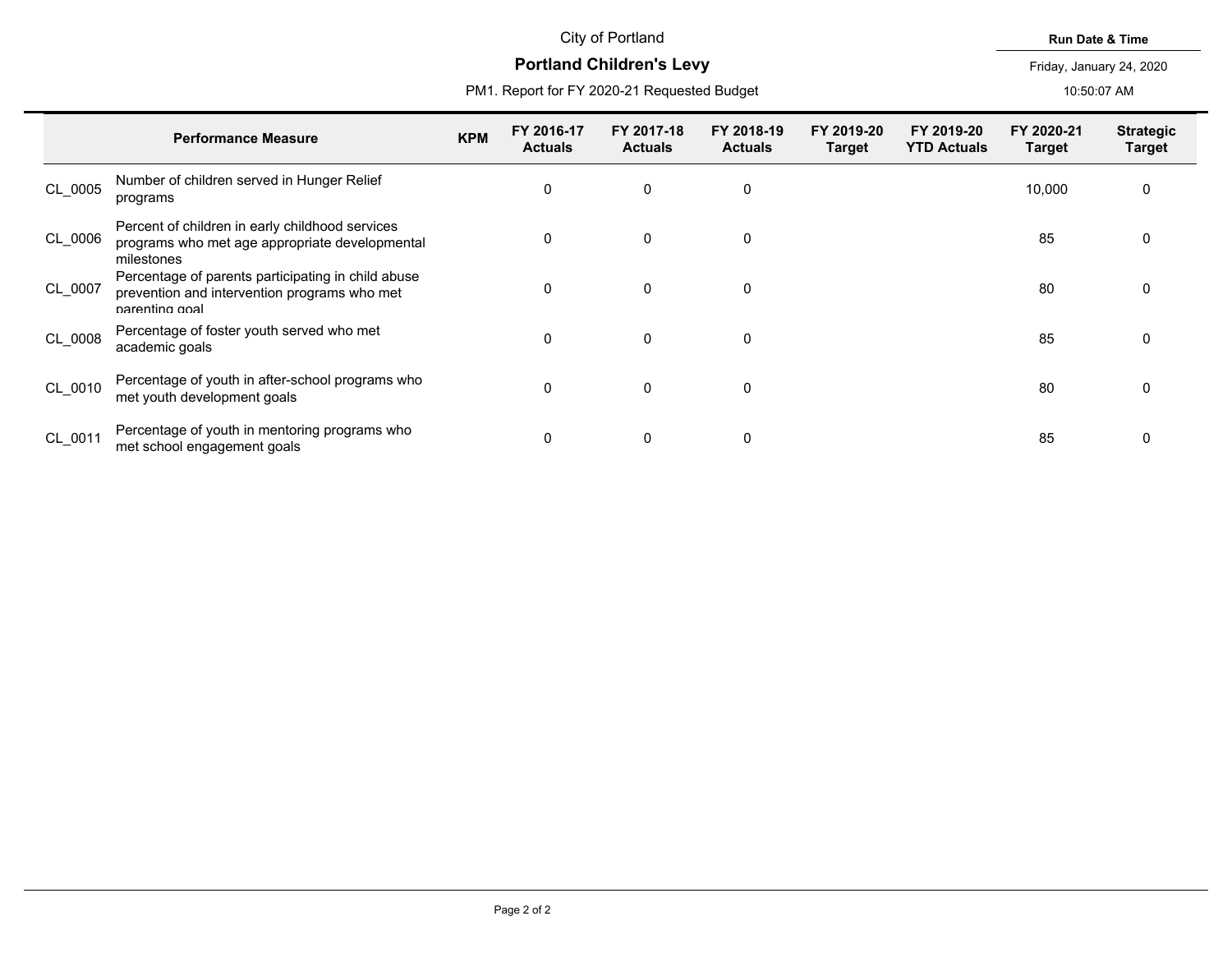|                                          | 2020 est   | 2021 est   | 2022 est   | 2023 est   | 2024 est   |
|------------------------------------------|------------|------------|------------|------------|------------|
| <b>Beginning Fund Balance</b>            | 10,566,618 | 12,054,642 | 8,622,101  | 5,786,748  | 3,899,238  |
| Revenue                                  |            |            |            |            |            |
| Current year property taxes*             | 21,300,263 | 22,456,693 | 23,198,199 | 24,246,139 | 25,054,304 |
| Prior year property taxes                | 230,540    | 245,382    | 258,111    | 267,821    | 279,604    |
| Interest**                               | 175,000    |            |            |            |            |
| <b>Total Resources</b>                   | 32,272,421 | 34,756,717 | 32,078,411 | 30,300,708 | 29,233,146 |
| <b>Expenditures</b>                      |            |            |            |            |            |
| <b>Grants Total</b>                      | 18,969,819 | 24,666,667 | 24,766,667 | 24,816,667 | 25,388,000 |
| Other Program Costs***                   | 100,000    | 250,000    | 250,000    | 250,000    | 250,000    |
| <b>Personnel Services</b>                | 930,262    | 988,437    | 1,037,859  | 1,089,752  | 1,144,239  |
| <b>External M&amp;S - administrative</b> | 139,456    | 149,010    | 154,970    | 161,169    | 167,616    |
| Internal M&S - administrative            | 53,242     | 55,502     | 57,167     | 58,882     | 60,649     |
| <b>Gen Fund Overhead</b>                 | 25,000     | 25,000     | 25,000     | 25,000     | 25,000     |
| <b>Total Expenditure</b>                 | 20,217,779 | 26,134,616 | 26,291,663 | 26,401,470 | 27,035,504 |
| <b>Ending Fund Balance</b>               | 12,054,642 | 8,622,101  | 5,786,748  | 3,899,238  | 2,197,641  |

\* Property tax revenue estimates are provided by City Economist.

\*\* Reliable estimates of interest revenue are not available. In order to be conservative, no estimate is included.

\*\*\* Other Program Costs include training and technical assistance for grantee staff.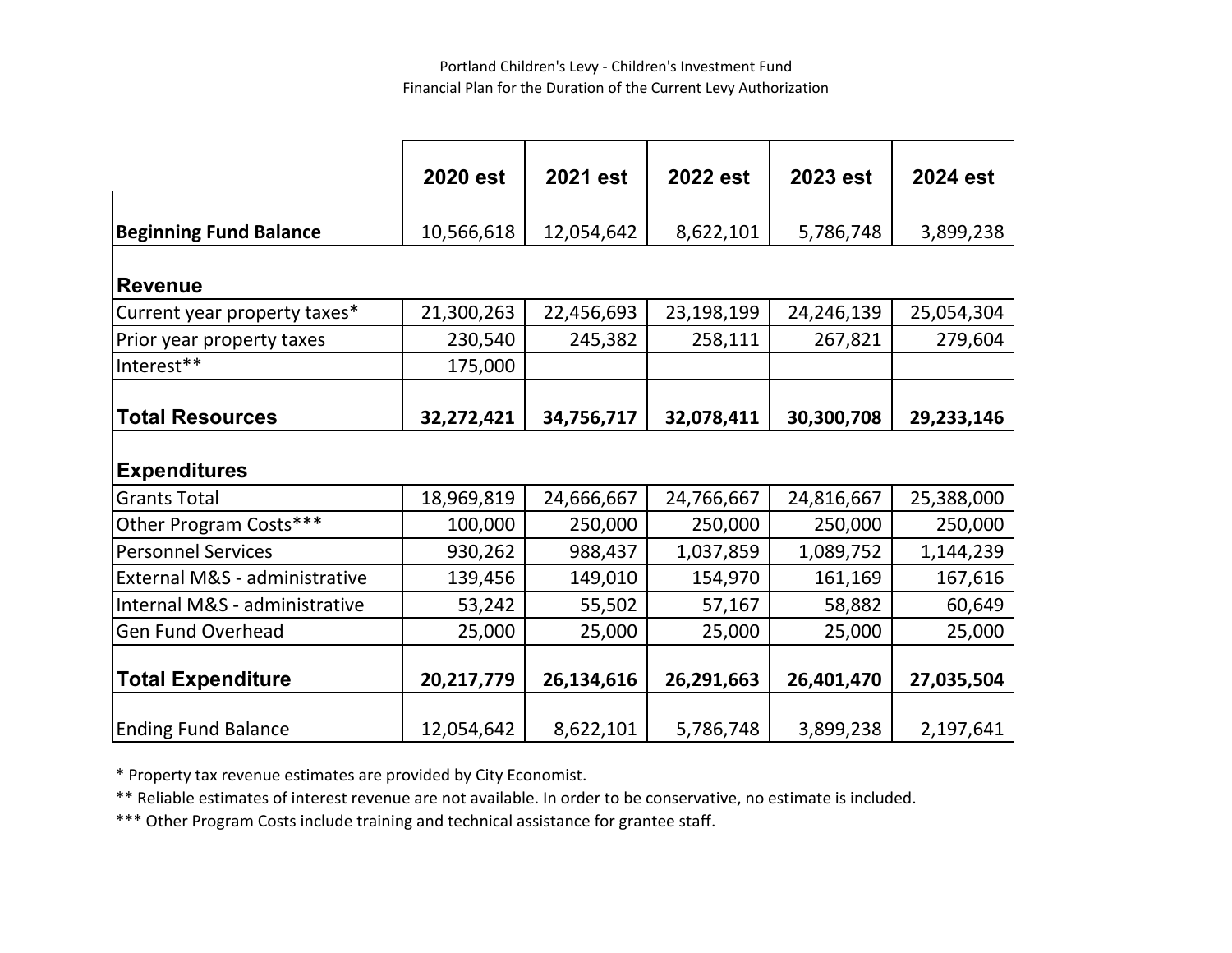## **Portland Children's Levy**

## **Requested Budget & Racial Equity Plan Update:**

PCL transitioned out of a Commissioner's office to a separate bureau at the end of 2018 and has not adopted a formal racial equity plan yet. Efforts to improve racial equity in Levy funding have been focused on priorities identified through community engagement and changes to the grantmaking process as discussed below.

PCL seeks to advance equity through funding programs benefiting a diverse population of children and their families. Programs funded through the Portland Children's Levy have served approximately 70% children of color in each of the last five years. Data for the past 5 years also show that children of color met program participation goals in the same proportion as they enrolled in programming. In FY 2018-19, children served in Levy funded programming identified as follows:

- Latinx/Hispanic: 22.5%
- African American: 17.5%
- Multiracial: 13.8%
- Asian: 6.7%
- African: 3.7%
- American Indian/Alaska Native: 2.0%
- Slavic: 1.3%
- Native Hawaiian/Pacific Islander: 1.1%
- Middle Eastern: .7%
- White: 24.6%
- Not Given: 5.9%

In contrast, 51.2% of children attending Portland schools (PPS, Centennial, Parkrose, David Douglas, Reynolds) identified as of color in 2018-19.

PCL monitors the percentage of investments in culturally specific services, and in programs providing services to children living or going to school in East Portland. In 2018-19, 33% of PCL resources were invested in culturally specific services, and 42% of children served lived or went to school East of 82nd Avenue.

In preparation for conducting the funding round currently underway, PCL worked with Portland State University to conduct a qualitative study of its grantmaking process. PSU conducted interviews and focus groups composed of current PCL grantees,

organizations that do not receive PCL funding, and other community funders and made a series of recommendations for improvement focused on equity and transparency. The report recommended 30 process improvements including:

• Require all funding application questions be submitted in writing and publish all questions and answers.

- Provide application score sheets to applicants prior to funding decisions.
- Operationalize culture as race/ethnicity in the funding application.
- Require at least 51% program and agency staff, and board of directors identify as a person of color to earn points for reflectiveness of organization serving populations that are majority of color.

• Assure equal application of testimony limits for all applicants, and assure additional time is provided for people requesting interpretation.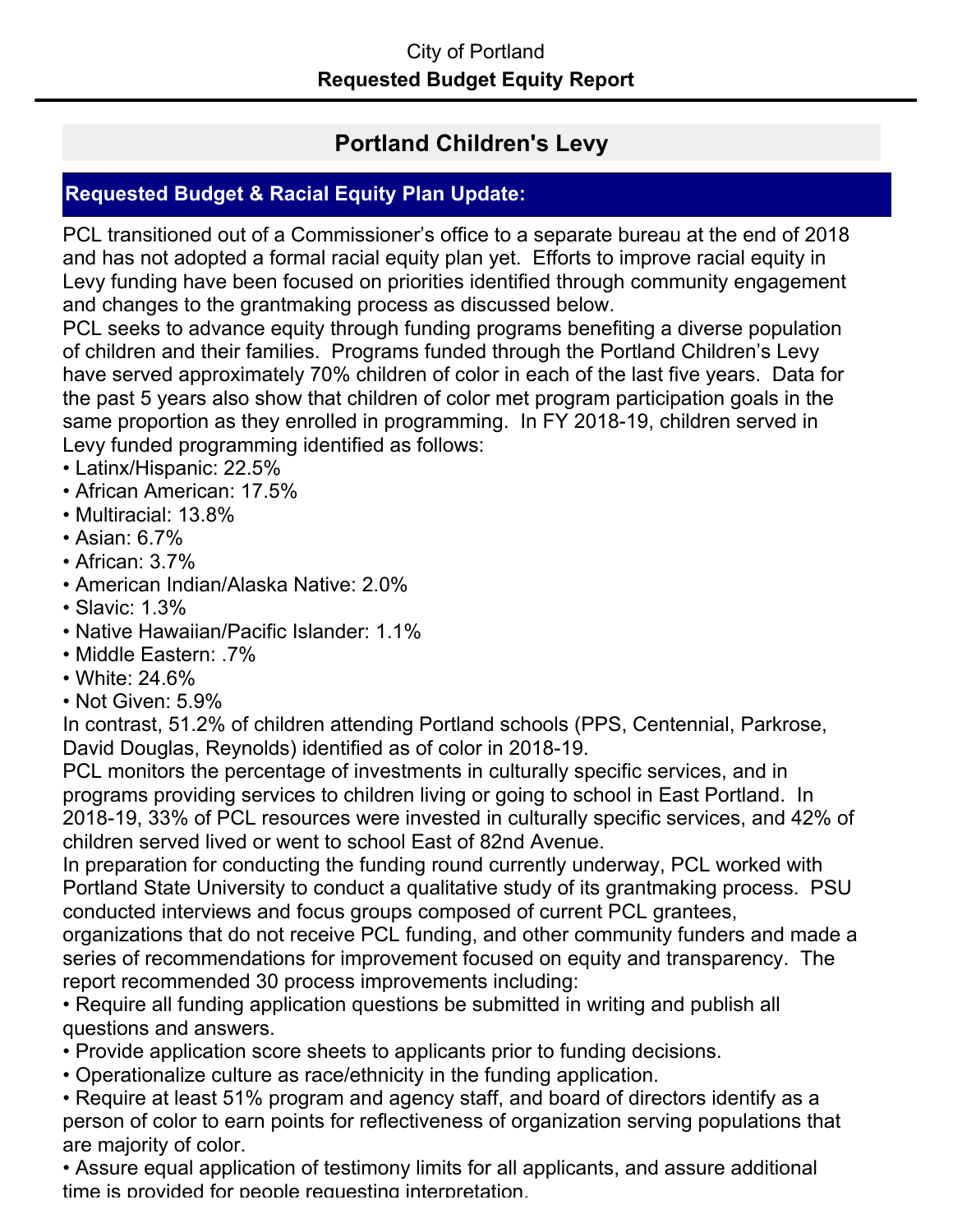## City of Portland  $\blacksquare$  Requested Budget Equity Report

time is provided for people requesting interpretation. • Implement a more robust conflict of interest policy for Allocation Committee members.

• Create a small grants fund to improve equity of access, support organizations growing out of diverse communities, and build capacity to apply for larger PCL grants. For the full report see http://www.portlandchildrenslevy.org/grants/2019-20-fundinground or the link to the PDF below.

PCL adopted and operationalized the majority of report recommendations and redesigned the funding criteria and process. The revised application template and scoring criteria are attached and referenced below. Process changes included:

• Requiring written and published questions/answers in the funding application stage

• Requiring volunteer reviewers to apply and provide information on their experience and knowledge about PCL program areas and equity;

- Training reviewers and providing practice scoring exercises;
- Offering a stipend for volunteer reviewers;
- Prohibiting advocacy by applicants to Allocation Committee members outside of public testimony after the submission deadline;
- Allowing written testimony to be submitted;

• Providing for video recording of live testimony at convenient community locations and flexible times with interpretation if needed, and additional time for testimony that is interpreted;

• Adopting revised bylaws for the Allocation Committee that detail conflict of interest rules and conform to the requirements of the Office of Community and Civic Life. PCL has also begun implementation of a small grants fund that will employ a two-step funding process as recommended in the report. The small grants fund is in the design phase and will begin grantmaking in the next fiscal year.

PCL worked with Empress Rules Equity Consulting to gather community input on current needs of children and families and preferred community solutions. Report recommendations (see link below for full report) demonstrate community preference for services that are culturally relevant and responsive, listen and respond to the voice and preferences of youth and families, pay attention to accessibility and address barriers to access, and employ staff who are of and grounded in the cultural communities they serve. These priorities along with preferences for services in each program area were incorporated into the final funding strategies and application. See final program area strategies at: http://www.portlandchildrenslevy.org/sites/default/files/PCL%20Program %20Area%20Strategies%202020-19.FINAL\_.06.24.19\_0.pdf. PCL expects grants made in spring 2020 will reflect these equity priorities as well as funding programs that primarily serve children of color and other priority populations such as immigrants and refugees.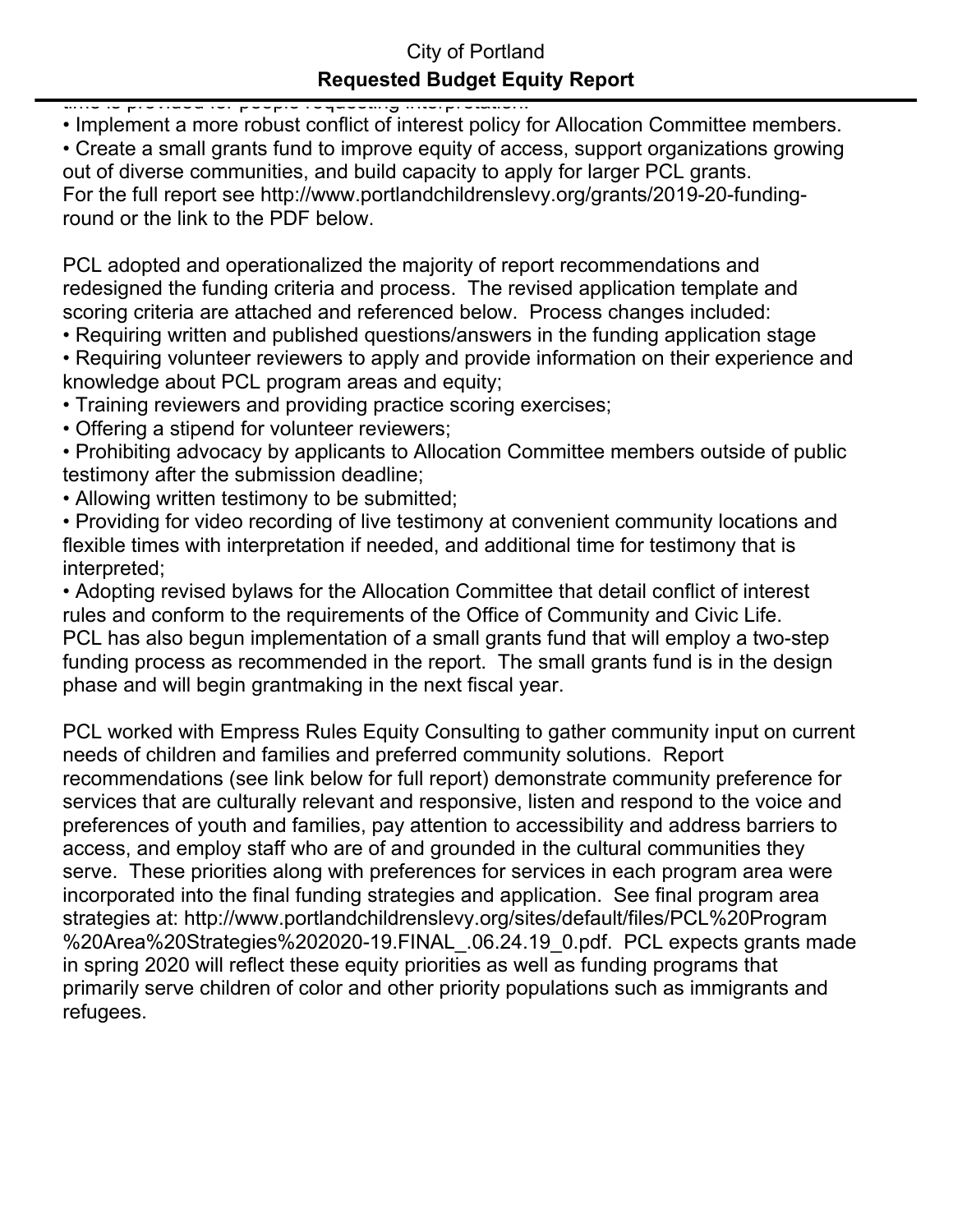## City of Portland **Requested Budget Equity Report**

**Racial Equity Plan Link:** PCL has focused its effort on implementing the recommendations of the PSU study, and incorporating the recommendations of the community engagement report in the funding applications issued in September 2019. Links to these documents are below and have been described in more detail above. Portland State University, Center for Improvement of Child and Family Services: The Portland Children's Levy: Review of the Grantmaking Process, January, 2019. http://www.portlandchildrenslevy.org/sites/default/files/ PSU.Grantmaking%20Process%20Improvement. %20Final%20Report.01.30.19.pdf Empress Rules Equity Consulting: Portland Children's Levy Community Engagement Report, April 2019. http:// www.portlandchildrenslevy.org/sites/default/files/ documents/Portland%20Children%27s%20Levy %20Report.pdf Program Area Strategies, 2020-2025, adopted by Allocation Committee, June 2019. http:// www.portlandchildrenslevy.org/sites/default/files/PCL %20Program%20Area%20Strategies %202020-19.FINAL\_.06.24.19\_0.pdf

**Requested Budget Community Engagement:**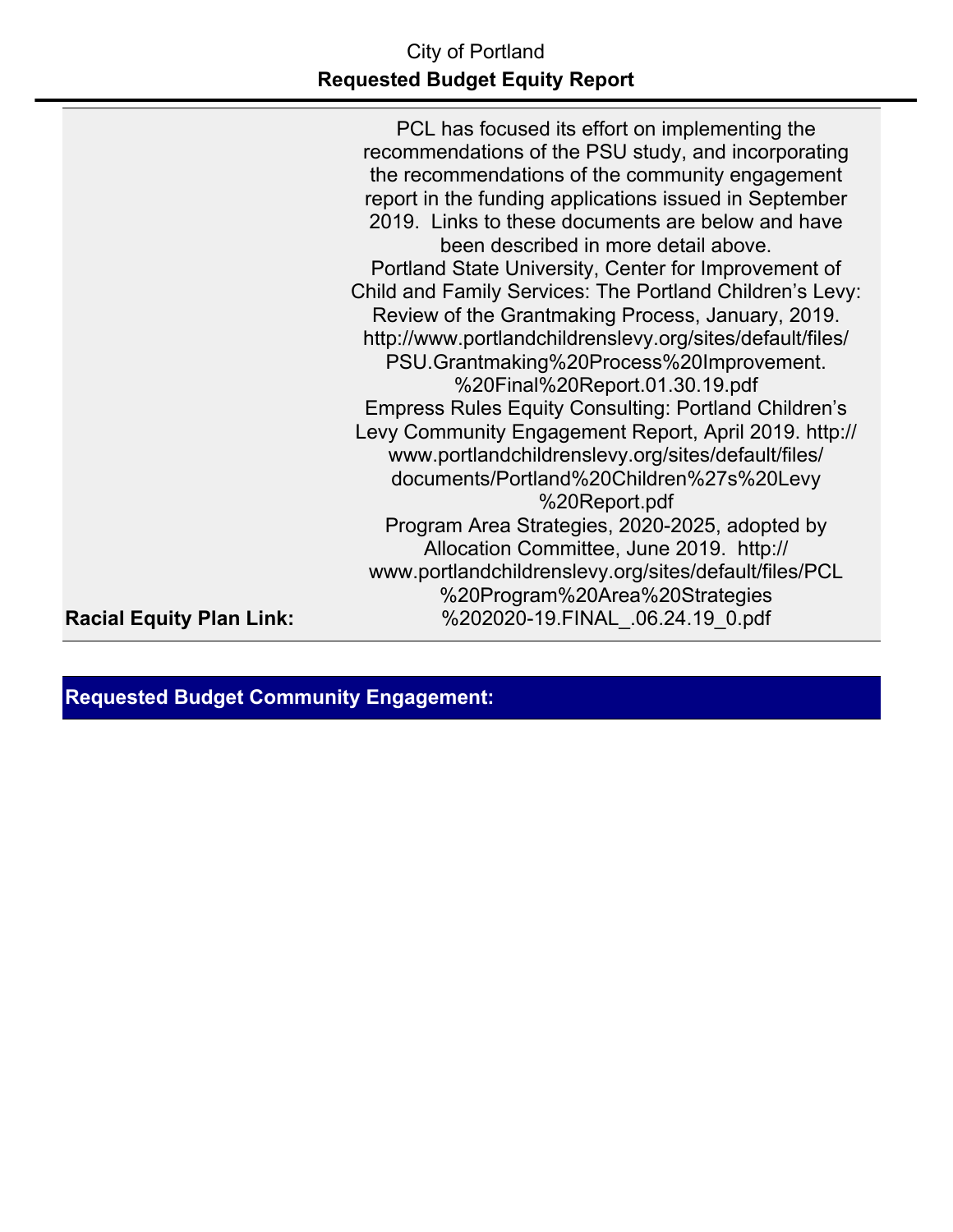## City of Portland **Requested Budget Equity Report**

Empress Rules Equity Consulting engaged community members and service providers around community needs, preferred services and methods of delivery, and barriers to access. PCL used their findings to create the funding applications for the current grant round. Empress Rules engaged 405 community members and 95 service providers through an online survey and conducted 8 focus groups with 85 community members. Community members who responded to the survey identified as follows:

- 15% youth; 85% adults
- 20% had a child with a disability; 11% reported having a disability
- 24% had been or were currently involved in the foster care system
- 19% identified as LGBTQ+
- 27% had experienced houselessness
- 67% were parents/caregivers
- 32% were immigrants/refugees
- 49% earned less than \$50,000 per year
- 48% primarily spoke a language other than English at home
- 71% identified as of color (Latinx, Black, African, Native Hawaiian or Pacific Islander, Asian, Slavic, Native/Indigenous, Middle Eastern)

Focus groups included 2 groups of youth and 6 with adult parents; people who are/ were impacted by the foster system, people who are impacted by disabilities (adults or children), 2 Spanish speaking parent groups, and parents who identify as immigrants/ refugees. Survey and focus group participants were provided with participation incentives in recognition of their time and input.

## **Base Budget Constraints:**

As noted above, PCL has focused efforts on improving equity in grantmaking by changing the funding process, the funding application, level and type of community engagement and starting a small grants fund. A new staff position was added to the FY 2020 budget to manage implementation of the small grants fund, and a new staff member was hired in November 2019. PCL is subject to a 5% administrative cap under authorizing legislation and all staff costs are charged against this limit. With the additional costs for the Small Grants Manger and implementation of a small grants process, PCL administrative costs will be close to the administrative cap as it has been interpreted to date.

## **Notable Changes:**

PCL is implementing a small grants fund based on recommendations from a PSU study evaluating grantmaking practices and processes. The fund is designed to improve equity of access by offering smaller grants to organizations arising out of diverse communities, serving children and families not served in PCL's larger grants, and building capacity of smaller organizations.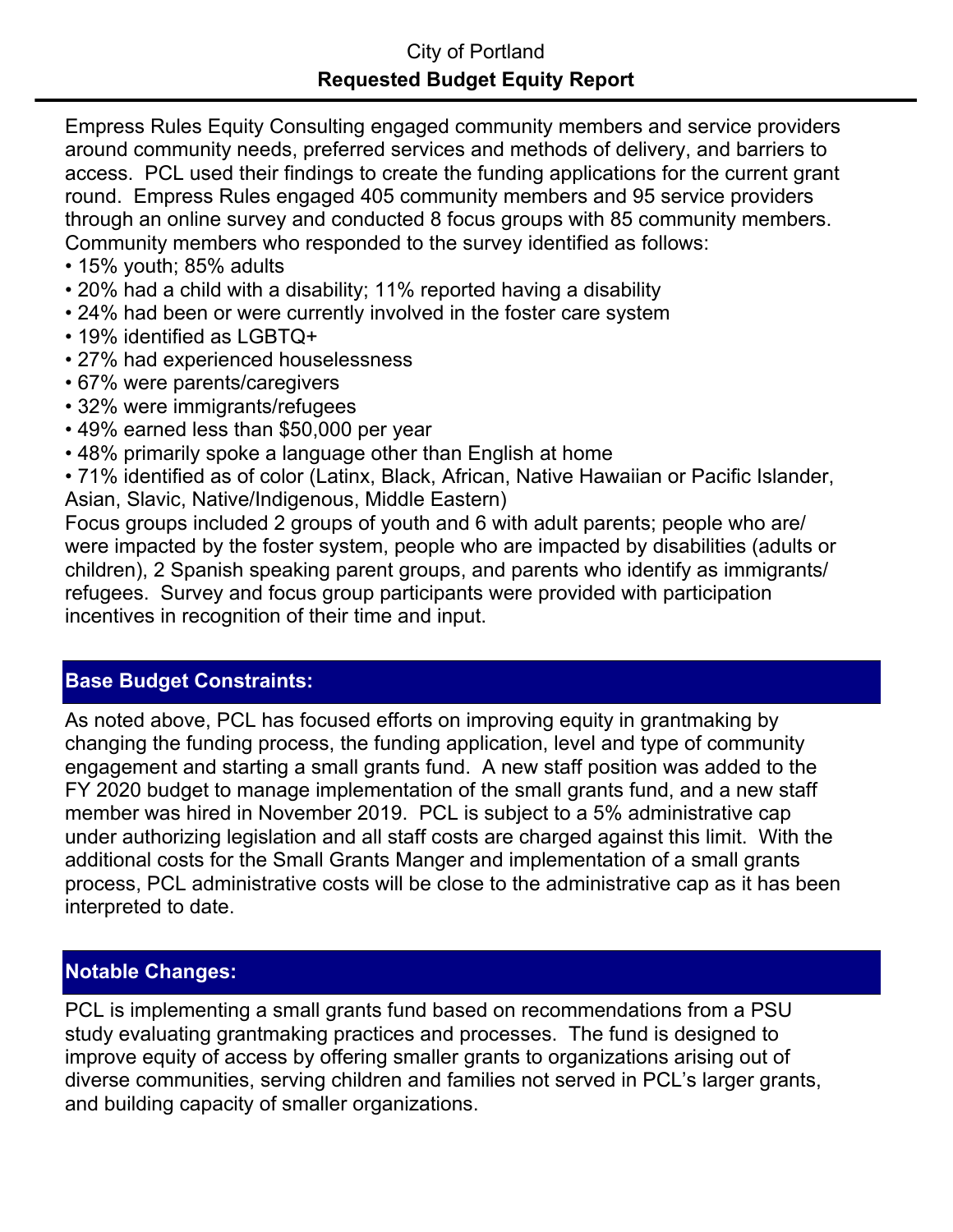## City of Portland **Requested Budget Equity Report**

**Contact Phone:**

## **Equity Manager Role in Budget Development**

PCL does not have dedicated equity staff; all staff are required to focus on making funding processes and priorities equitable.

| <b>Equity</b> |  |  |
|---------------|--|--|
| Manager:      |  |  |

## **ADA Title II Transition Plan:**

Not applicable.

**Accommodations:**

## **Capital Assets & Intergenerational Equity**

PCL does not have capital assets.

| <b>Measure Title</b> | <b>PM 2017-18</b><br><b>Actuals</b>                                                                                                                                                                                                                                                                                                                                                                                                                                                                                                                                                                                                                                                                                                                                                                                                                                                                                                                                                                                                                                                                                                                                                                                                                 | PM 2018-19<br><b>Actuals</b> | PM 2019-20<br><b>YTD Actuals</b> | PM 2019-20<br><b>Target</b> | PM 2020-21<br><b>Target</b> | <b>Strategic</b><br><b>Target</b> |
|----------------------|-----------------------------------------------------------------------------------------------------------------------------------------------------------------------------------------------------------------------------------------------------------------------------------------------------------------------------------------------------------------------------------------------------------------------------------------------------------------------------------------------------------------------------------------------------------------------------------------------------------------------------------------------------------------------------------------------------------------------------------------------------------------------------------------------------------------------------------------------------------------------------------------------------------------------------------------------------------------------------------------------------------------------------------------------------------------------------------------------------------------------------------------------------------------------------------------------------------------------------------------------------|------------------------------|----------------------------------|-----------------------------|-----------------------------|-----------------------------------|
|                      |                                                                                                                                                                                                                                                                                                                                                                                                                                                                                                                                                                                                                                                                                                                                                                                                                                                                                                                                                                                                                                                                                                                                                                                                                                                     |                              |                                  |                             |                             |                                   |
|                      | PCL's methods for tracking data on funded programs are<br>detailed in the attached document, Goals, Strategies and<br>Accountability Metrics, 2014-2019. http://<br>www.portlandchildrenslevy.org/sites/default/files/wysiwyg/PCL<br>%20Goals%20Strategies%20Accountability.2014-2019.with<br>%20Appendices 0.pdf<br>This document details how PCL collects information on who is<br>served in funded programs (gender, race ethnicity, age,<br>primary language spoken at home, residence or school zip<br>code and family income), service goals (number served and<br>level of service provided), whether youth/caregivers meet<br>participation goals in the program, whether youth/caregivers<br>meet program outcomes, and the level of staff turnover in the<br>program. This data is monitored on an individual grant basis,<br>and aggregated annually across all Levy programs, and by<br>program area. PCL publishes the aggregated data annually.<br>The 2018-19 report is currently being finalized and will be<br>published in February 2020. A summary of Levy-wide<br>aggregated data for 2018-19 is below. Please note that data<br>below does not include hunger relief service recipients for<br>reasons detailed in the report. |                              |                                  |                             |                             |                                   |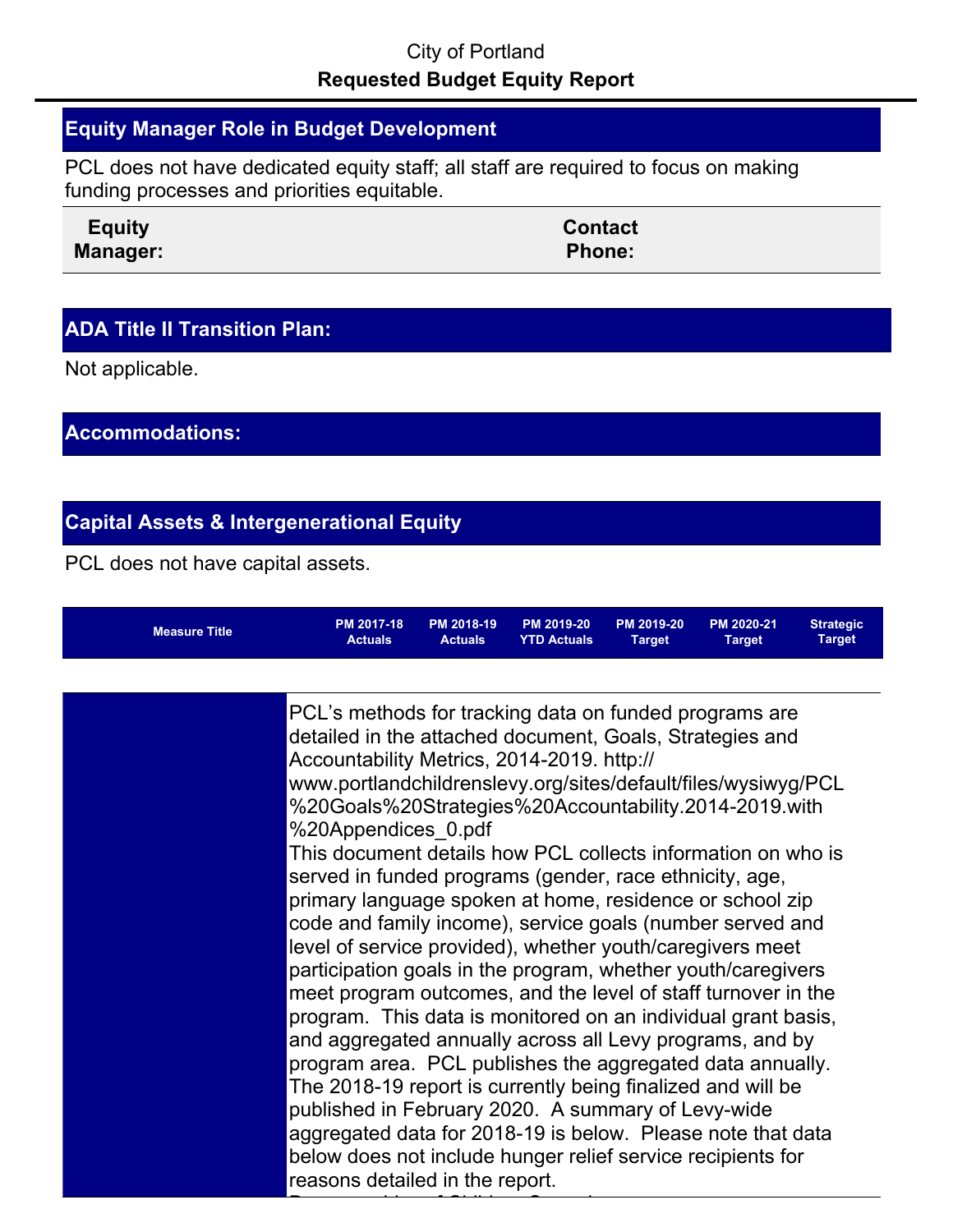#### **City of Portland and 2018-19 is below. Please note that data for 2018-19 is below. Requested Budget Equity Report** below does not include the contract service recognise recognise recognise recognise recognise recognise recognise  $\mathbf{p}_i$ requested Duaget Equity

|                      | Demographics of Children Served:                                                                         |
|----------------------|----------------------------------------------------------------------------------------------------------|
|                      | Gender: 51.6% identified as girls; 44.7% identified as boys, .                                           |
|                      | 3% identified as transgender/genderqueer, and 3.3% did not                                               |
|                      | report gender.                                                                                           |
|                      | Age: Children aged 0-8 comprised 50.2% of the total service                                              |
|                      | population in 2018-19. The high portion of young children                                                |
|                      | served as compared to older youth reflects PCL's ongoing                                                 |
|                      | priority to invest early in a child's life to support positive                                           |
|                      | development (33% of total funds were invested in early                                                   |
|                      | childhood services, and a significant portion of the 16% of                                              |
|                      | funds invested in child abuse prevention/intervention and the                                            |
|                      | 9% of funds invested in services for foster youth serve children                                         |
|                      | aged 0-8).                                                                                               |
|                      | Primary Language: 63.3% spoke English, 17.5% spoke                                                       |
| <b>Data Tracking</b> | Spanish, 12.6% spoke another language and 6.6% of children                                               |
| <b>Methodology:</b>  | did not report data.                                                                                     |
|                      | Disability: 4% of children and 11.5% of caregivers served had                                            |
|                      | a disability.                                                                                            |
|                      | Residence: 42% of children resided or went to school east of                                             |
|                      | 82nd Ave in 2018-19; average of 44.4% over past five fiscal                                              |
|                      | years.                                                                                                   |
|                      | Racial/Ethnic Identity: Data detailed above. Multiple identities                                         |
|                      | of multi-racial/ethnic participants are detailed in the full report.                                     |
|                      | Family Income: 89.4% of children on whom this data was                                                   |
|                      | reported lived in families with an income at 185% or less of the                                         |
|                      | federal poverty level; (FPL was \$25,100 in 2018 for family of                                           |
|                      | 4). 38% of children served did not provide income data.                                                  |
|                      | <b>Service Data</b>                                                                                      |
|                      | Children Served: Grantees exceeded goals for numbers                                                     |
|                      | served by 14.2% (goal: 10,337; actual: 11,810).<br>Participation Data: 77.9% of program participants met |
|                      | participation goals in grant agreements. Participation goals                                             |
|                      | are set based on the minimum level of service likely to                                                  |
|                      | produce the intended outcome of the service. Participation                                               |
|                      | data disaggregated by race/ethnicity and compared to                                                     |
|                      | enrollment data disaggregated by race/ethnicity shows no                                                 |
|                      | significant disparity between the race/ethnicity of children                                             |
|                      | enrolling in services, and children meeting participation goals.                                         |
|                      | The largest disparity was for the Latinx population: 24.2% of                                            |
|                      | population enrolled in PCL funded programs identified as                                                 |
|                      | Latinx and 23.2% of the population that met participation goals                                          |
|                      | identified as Latinx.                                                                                    |
|                      | Outcome Goals: Grantees met 82.2% of outcome goals in                                                    |
|                      | grant agreements. This measure compares number of goals                                                  |
|                      | met to total goals. The percentage of participants meeting                                               |
|                      | specific goals is reported by program area where grantees                                                |
|                      | measure similar goals (e.g. % of children meeting                                                        |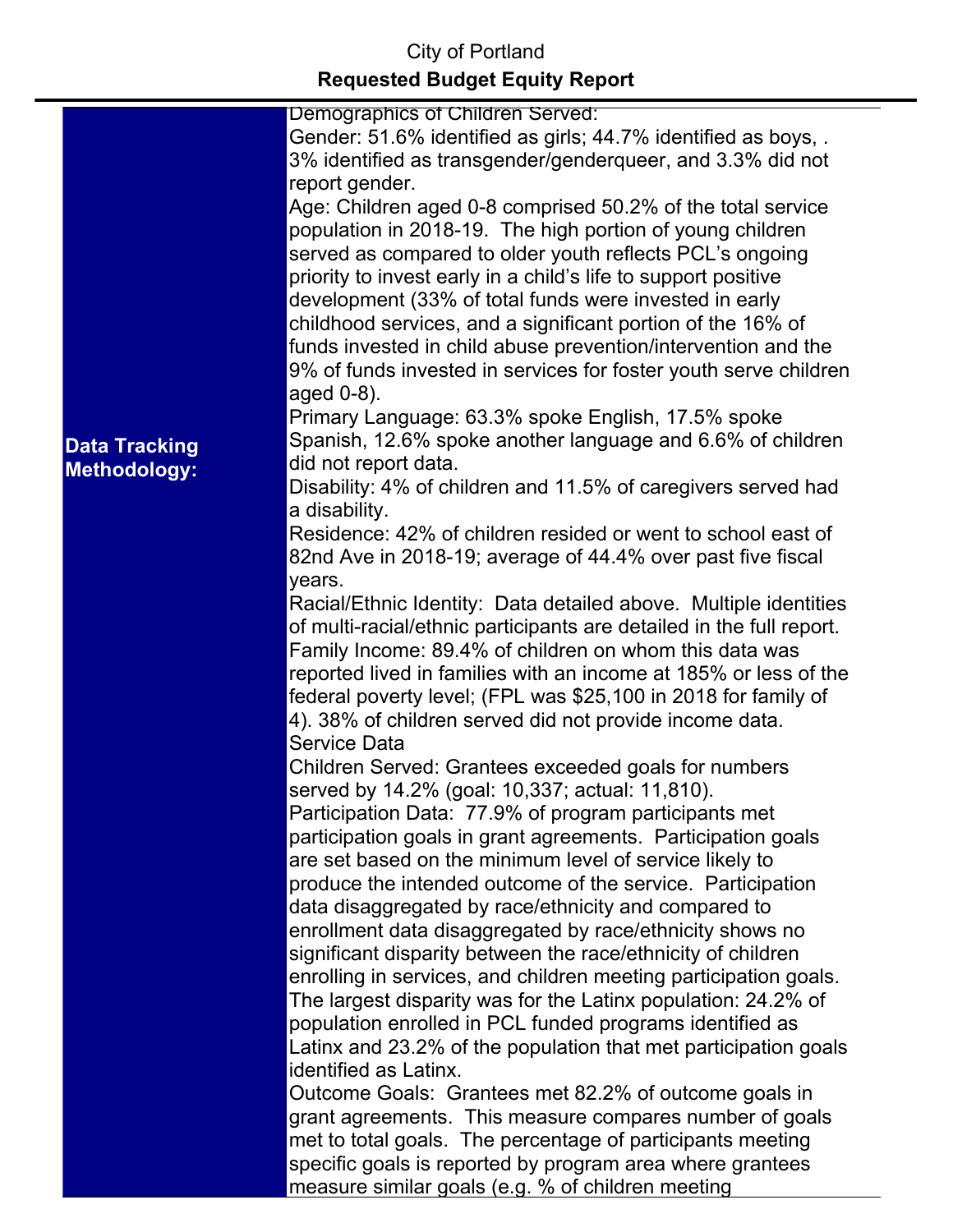## **City of Portland** goals. The percentage of participants meeting of participants meeting meeting meeting meeting meeting meeting of participants meeting meeting meeting meeting meeting meeting meeting meeting meeting meeti **Requested Budget Equity Report** measure similar goals (e.g. % of children meeting

developmental milestones in early childhood programs; % of children/youth meeting youth development goals in afterschool programs). Staff Turnover: 16.9% of staff funded in whole or in part with

PCL funds turned over during 2018-19.

## **Hiring, Retention, & Employment Outreach:**

PCL transitioned to a separate administrative entity in late 2018 after previously being housed in a Commissioner's office. PCL submitted its first Affirmative Action Plan in 2019 which included strategies for diversification of its staff should additional positions be added, or current positions turn over, to continue staff education on diversity, equity and inclusion, and to consider how equity is included in performance evaluation. PCL currently has 7 staff members, 42% of whom are part-time employees. 86% of current staff identify as white, 14% identify as African American; 71% identify as female and 29% identify as male. PCL hired a new staff in November 2019 to implement the small grants fund. Outreach for the position was conducted in accordance with the Affirmative Action Plan, and a diverse pool of candidates applied. All three finalists for the position self-identified as a person of color, and two identified as speaking languages other than English. The hiring panel was composed of two PCL staff and three non-PCL staff; all non-PCL staff panel members identified as people of color. Five of seven PCL staff have been employed in their positions for more than 10 years and in the course of employment have taken regular trainings on diversity, equity and inclusion offered through the city (including Uniting to Understand Racism dialogues) and outside partners. Staff regularly attend the city/county diversity and equity conference, and recently participated in a year-long series on diversity, equity and inclusion offered by the Center for Equity and Inclusion designed to consider how the funding community operationalizes principles of equity in how and what they fund. In 2019, the majority of staff attended the city/county diversity conference, all PCL staff took at least one advanced equity training, three staff engaged in monthly anti-racism curriculum groups, and two staff have been trained on improving accessibility of public information to non-English speakers and people with hearing and visual disabilities. Equity goals were included in the annual goals for each employee's performance evaluation in 2019.

## **Contracting Opportunities**

PCL prioritizes hiring D/M/W/ESB listed contractors for professional service needs such as quality assessment and improvement assistance/training for grantees, community engagement, evaluation expertise, independent financial audit, and communications (web site, design, annual community report). Of PCL's 6 current contracts for these types of services, 4 are with D/M/W/ESB entities, and 2 are with non-profit entities (Education NW, Oregon Community Health Workers Association). PCL also contracts with Volunteers of America, a non-profit entity, to cater food at trainings and other grantee meetings.